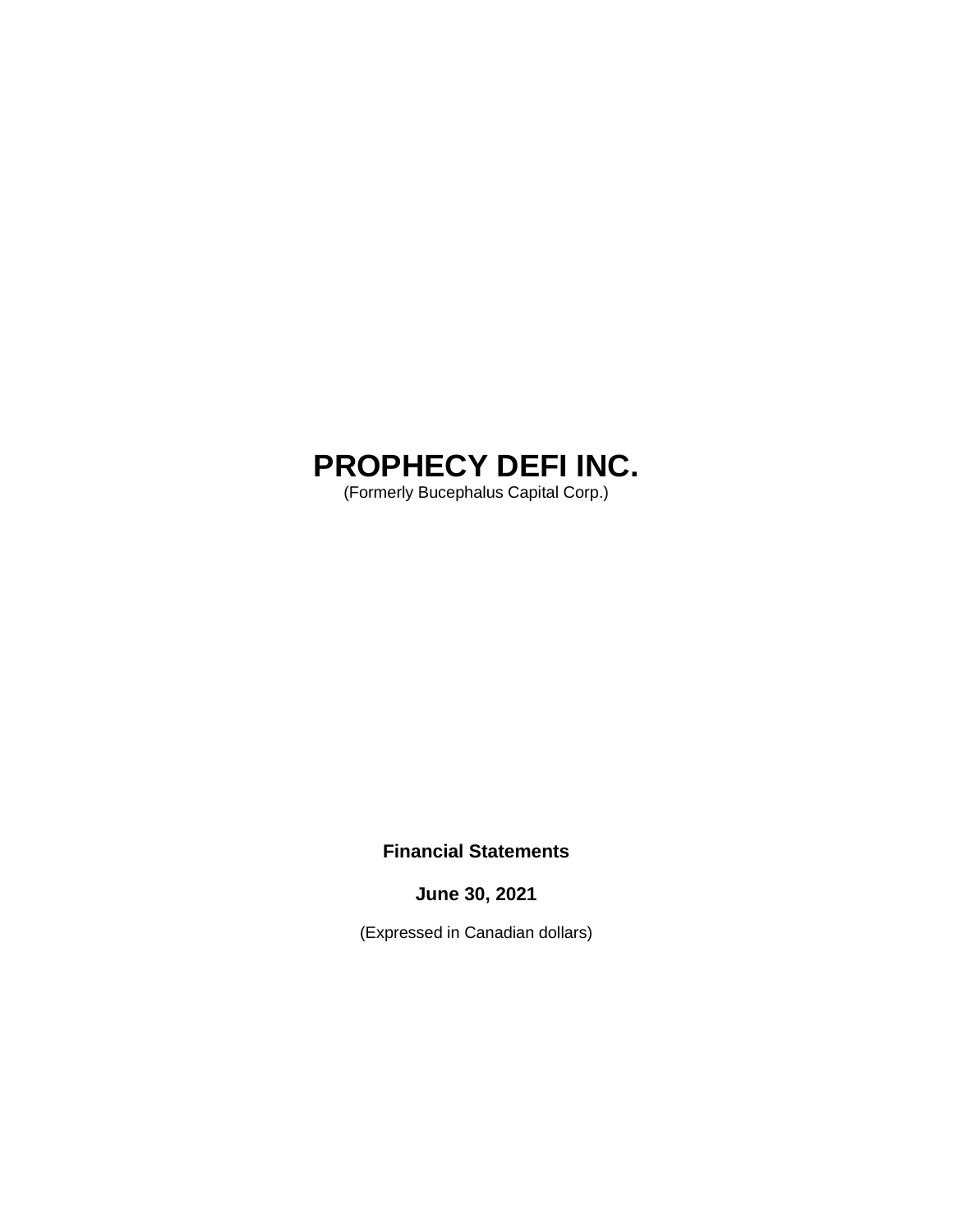# **Management's Responsibility for Financial Reporting**

The accompanying unaudited interim condensed financial statements of the Company have been prepared by management in accordance with International Financial Reporting Standards. These unaudited interim condensed financial statements contain estimates based on management's judgment. Management maintains an appropriate system of internal controls to provide reasonable assurance that transactions are authorized, assets safeguarded, and proper records maintained.

The Audit Committee of the Board of Directors reviews the results of the unaudited interim condensed financial statements prior to submitting the unaudited interim condensed financial statements to the Board for approval.

Signed: *"John McMahon"*  Chief Executive Officer

Toronto, Ontario August 27, 2021

# **NOTICE TO READER**

The accompanying unaudited interim condensed financial statements of the Company have been prepared by and are the responsibility of management. The unaudited interim condensed financial statements as at and for the six months ended June 30, 2021 have not been reviewed by the Company's auditors.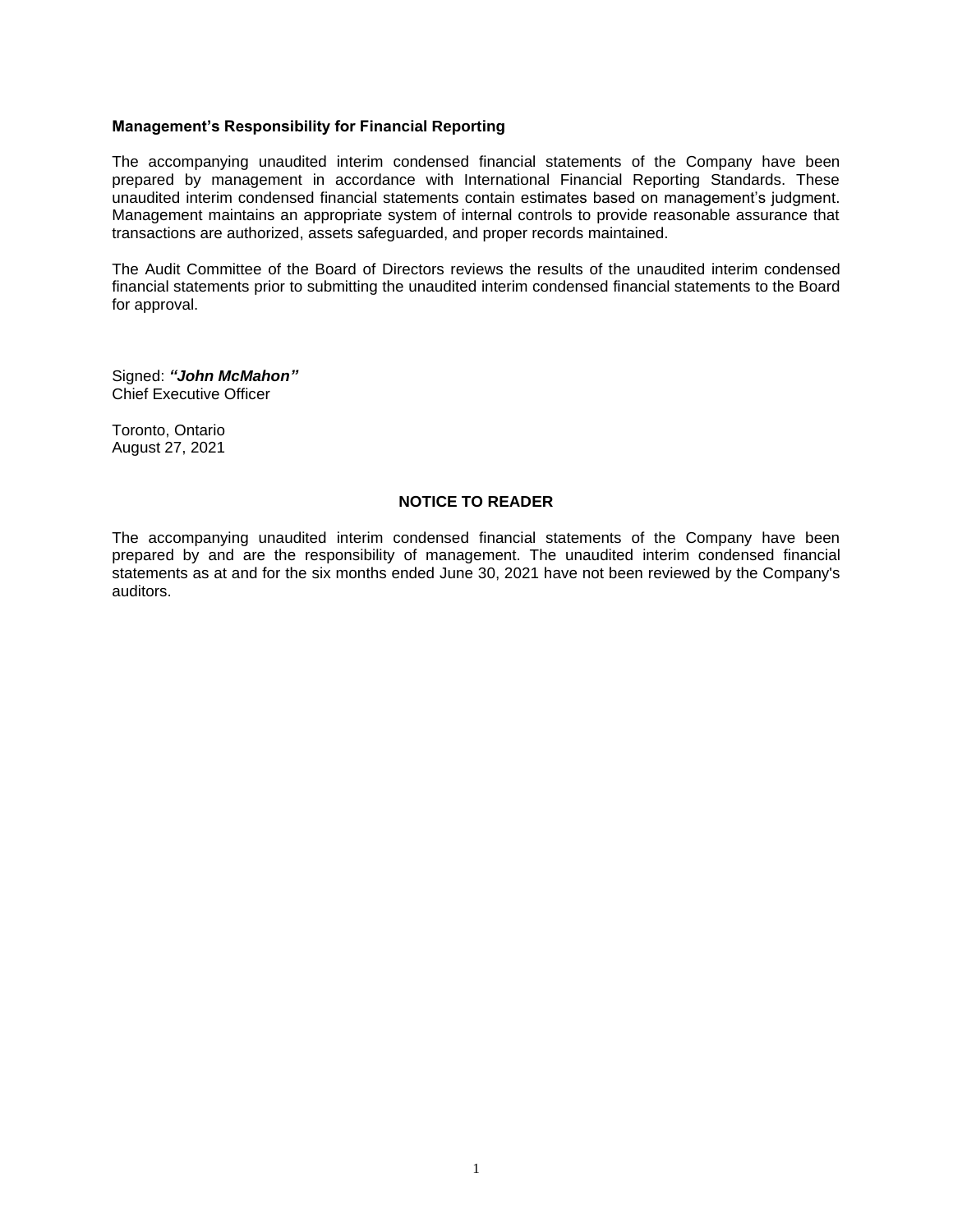|                                                    |    | <b>June 30,</b> |    | December 31, |
|----------------------------------------------------|----|-----------------|----|--------------|
|                                                    |    | 2021            |    | 2020         |
| <b>Assets</b>                                      |    |                 |    |              |
| <b>Current assets</b>                              |    |                 |    |              |
| Cash                                               | \$ | 4,513,575 \$    |    | 18,424       |
| Accrued interest receivable (note 5)               |    | 27,260          |    | 17,653       |
| Prepaid expenses and deposits                      |    | 17,436          |    | 750          |
| Accounts receivable                                |    | 17,653          |    | 24,811       |
| Bridge loans, current portion (note 5)             |    | 35,207          |    | 36,020       |
| Portfolio investments (note 6)                     |    | 206,403         |    | 258,866      |
|                                                    |    | 4,817,534       |    | 356,524      |
| Bridge loans (note 5)                              |    | 82,426          |    |              |
| Office premise and other (note 7)                  |    | 593,557         |    |              |
|                                                    | S  | 5,493,517       | \$ | 356,524      |
| <b>Liabilities</b>                                 |    |                 |    |              |
| Accounts payable and accrued liabilities (note 11) | \$ | 49,470 \$       |    | 530,364      |
| Lease liability (note 12)                          |    | 516,140         |    |              |
|                                                    |    | 565,610         |    | 530,364      |
| <b>Shareholders' Equity</b>                        |    |                 |    |              |
| Share capital (note 8(b))                          |    | 4,887,727       |    | 3,235,409    |
| Contributed surplus (note 8(c))                    |    | 6,794,769       |    | 35,343       |
| Deficit                                            |    | (6,754,589)     |    | (3,444,592)  |
| Total shareholders' equity                         |    | 4,927,907       |    | (173, 840)   |
|                                                    |    |                 |    |              |
|                                                    |    | 5,493,517       | \$ | 356,524      |

On Behalf of the Board:

"Stuart Hensman" Director

"Charlie Morris" Director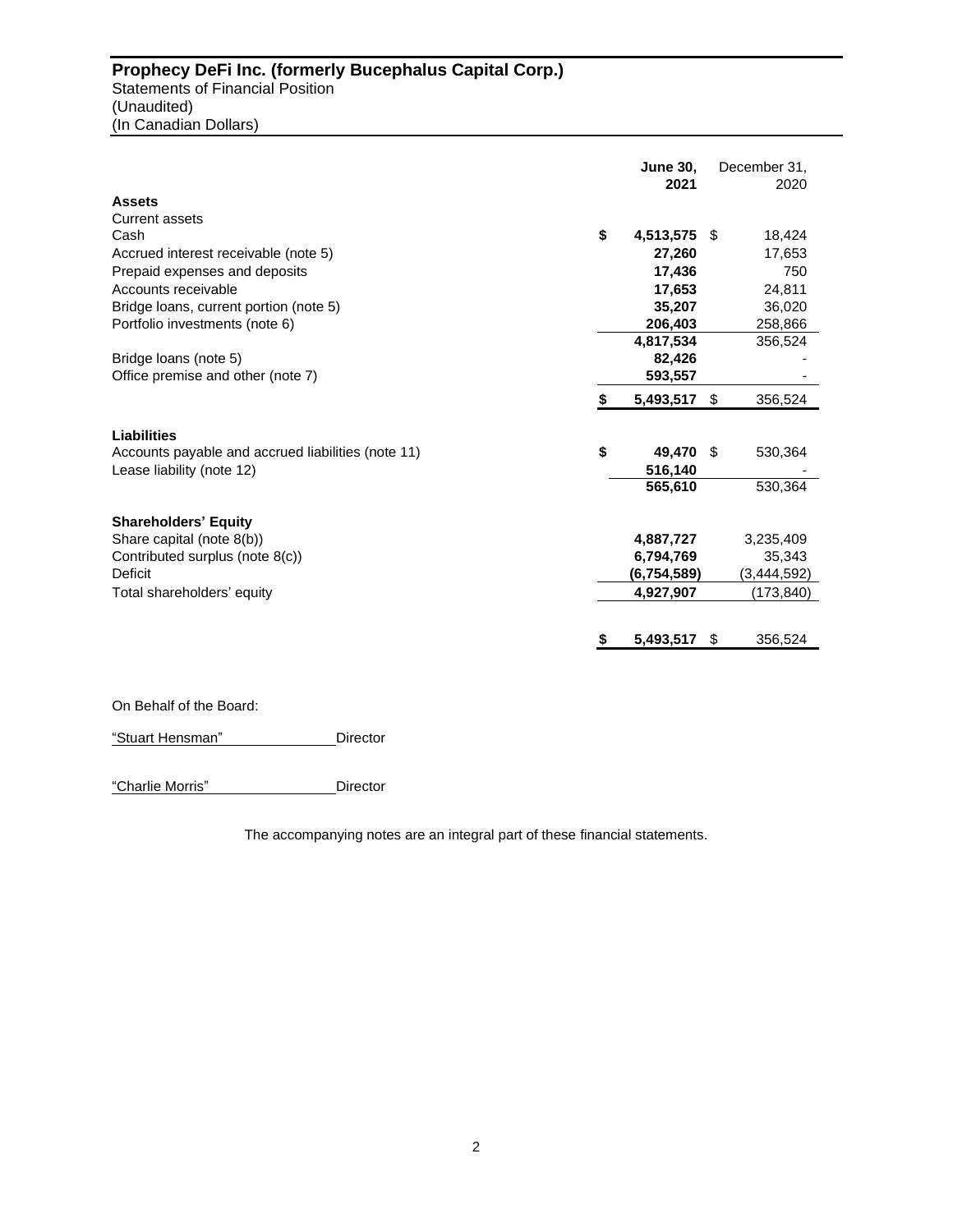|                                  | <b>Share Capital</b> | <b>Contributed</b><br><b>Surplus</b> | <b>Deficit</b> | <b>Total</b> |
|----------------------------------|----------------------|--------------------------------------|----------------|--------------|
|                                  | \$                   | \$                                   | \$             | \$           |
| Balance, January 1, 2020         | 3,235,409            | 35,343                               | (3,069,259)    | 201,493      |
| Net loss for the period          |                      |                                      | (155, 588)     | (155, 588)   |
| Balance June 30, 2020            | 3,235,409            | 35,343                               | (3,224,847)    | 45,905       |
|                                  |                      |                                      |                |              |
| Balance, January 1, 2021         | 3,235,409            | 35,343                               | (3,444,592)    | (173, 840)   |
| Issuance of shares, net of costs | 1,491,285            | 3,731,789                            |                | 5,223,074    |
| Issuance of performance warrants |                      | 1,731,500                            |                | 1,731,500    |
| Exercise of stock options        | 161,033              | (35,033)                             |                | 126,000      |
| Issuance of stock options        |                      | 1,331,170                            |                | 1,331,170    |
| Net loss for the period          |                      |                                      | (3,309,997)    | (3,309,997)  |
| Balance June 30, 2021            | 4,887,727            | 6,794,769                            | (6,754,589)    | 4,927,907    |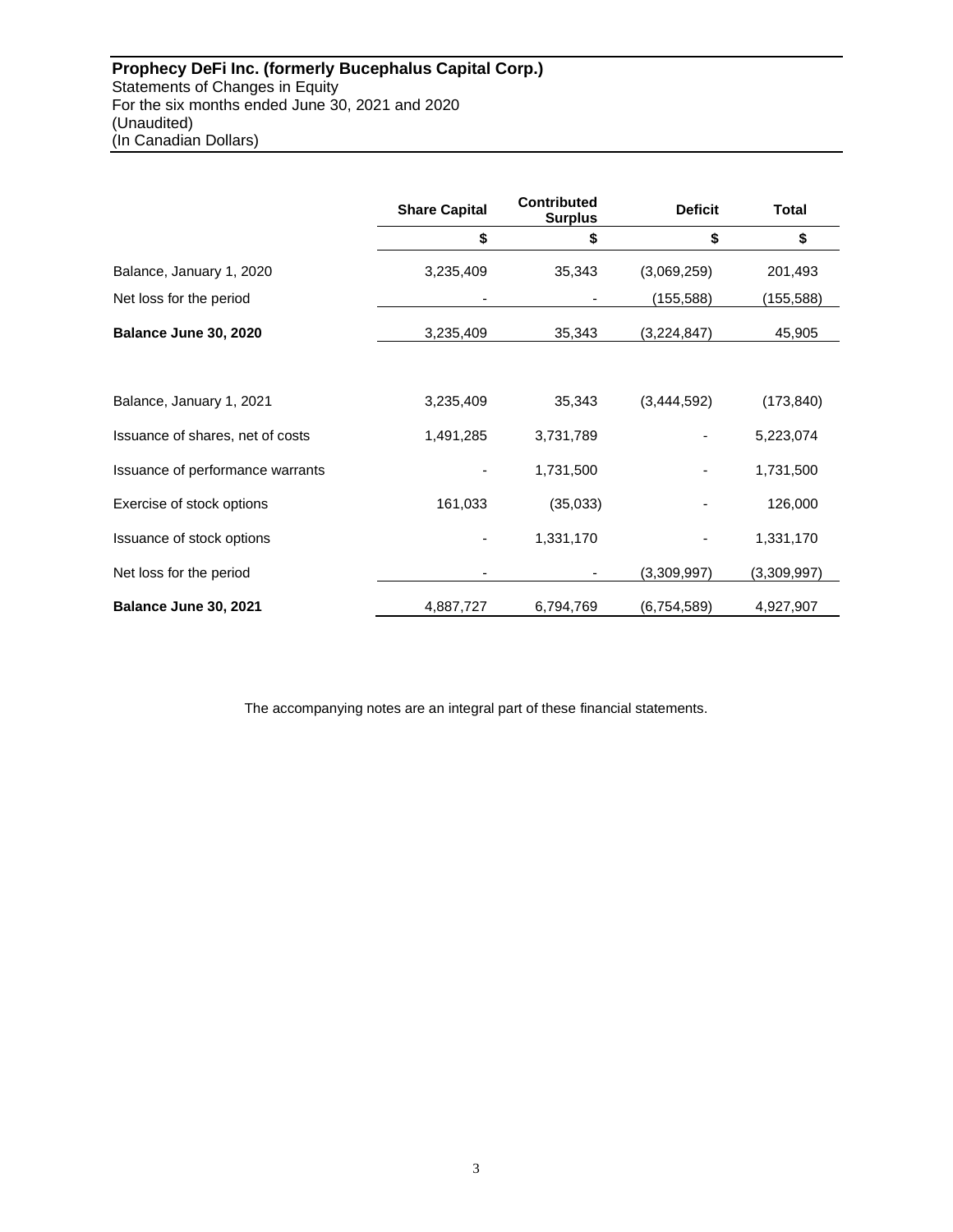|                                                         | <b>Three months</b> |                 |    | <b>Six months</b> |                             |    |            |
|---------------------------------------------------------|---------------------|-----------------|----|-------------------|-----------------------------|----|------------|
|                                                         |                     | 2021            |    | 2020              | 2021                        |    | 2020       |
| <b>Revenue</b>                                          |                     |                 |    |                   |                             |    |            |
| Change in value of portfolio investments                | \$                  |                 | \$ | $(729)$ \$        | 693,508                     | \$ | (9,706)    |
| Discount on note                                        |                     |                 |    |                   | (71, 074)                   |    |            |
| Interest income                                         |                     | 4,848           |    | 4,271             | 7,532                       |    | 8,582      |
| Dividend income                                         |                     |                 |    | 423               |                             |    | 863        |
| Foreign exchange gain (loss)                            |                     | (545)           |    | (3,318)           | (1, 163)                    |    | 5,894      |
|                                                         |                     | 4,303           |    | 647               | 628,803                     |    | 5,633      |
| <b>Expenses</b>                                         |                     |                 |    |                   |                             |    |            |
| Amortization                                            |                     | 1,372           |    |                   | 1,372                       |    |            |
| Audit and legal fees                                    |                     | 29,741          |    | 5,100             | 44,196                      |    | 9,100      |
| Filing and listing fees                                 |                     | 27,363          |    | 8,441             | 34,970                      |    | 13,587     |
| Consulting fees                                         |                     | 126,804         |    | 69,000            | 306,804                     |    | 138,000    |
| Service agreement (note 8(c)(iii))                      |                     | 1,731,500       |    |                   | 1,731,500                   |    |            |
| Promotional                                             |                     | 123,900         |    |                   | 143,900                     |    |            |
| Memberships                                             |                     | 56,500          |    |                   | 56,500                      |    |            |
| <b>Salaries</b>                                         |                     | 200,668         |    |                   | 228,739                     |    |            |
| Stock based compensation                                |                     | 1,082,390       |    |                   | 1,331,170                   |    |            |
| News releases and investor relations                    |                     | 9,375           |    |                   | 9,375                       |    |            |
| Office expenses                                         |                     | 50,111          |    | 165               | 50,274                      |    | 532        |
|                                                         |                     | 3,439,724       |    | 82,706            | 3,938,800                   |    | 161,219    |
| Loss before income tax                                  |                     | (3,435,421)     |    | (82,059)          | (3,309,997)                 |    | (155, 586) |
| Income tax                                              |                     |                 |    |                   |                             |    |            |
| Net loss and other comprehensive loss for the<br>period |                     | $$$ (3,435,421) | \$ |                   | $(82,059)$ \$ $(3,309,997)$ | \$ | (155, 586) |
| Net loss per share (note 9)                             |                     |                 |    |                   |                             |    |            |
| <b>Basic</b>                                            | \$                  | $(0.05)$ \$     |    | $(0.00)$ \$       | (0.07)                      | \$ | (0.01)     |
| <b>Diluted</b>                                          | \$                  | $(0.03)$ \$     |    | $(0.00)$ \$       | (0.04)                      | \$ | (0.01)     |
| Weighted average number of shares outstanding           |                     |                 |    |                   |                             |    |            |
| Basic                                                   |                     | 67,527,732      |    | 29,516,886        | 50,287,653                  |    | 29,516,886 |
| <b>Diluted</b>                                          |                     | 111,102,116     |    | 29,516,886        | 92,499,098                  |    | 29,516,886 |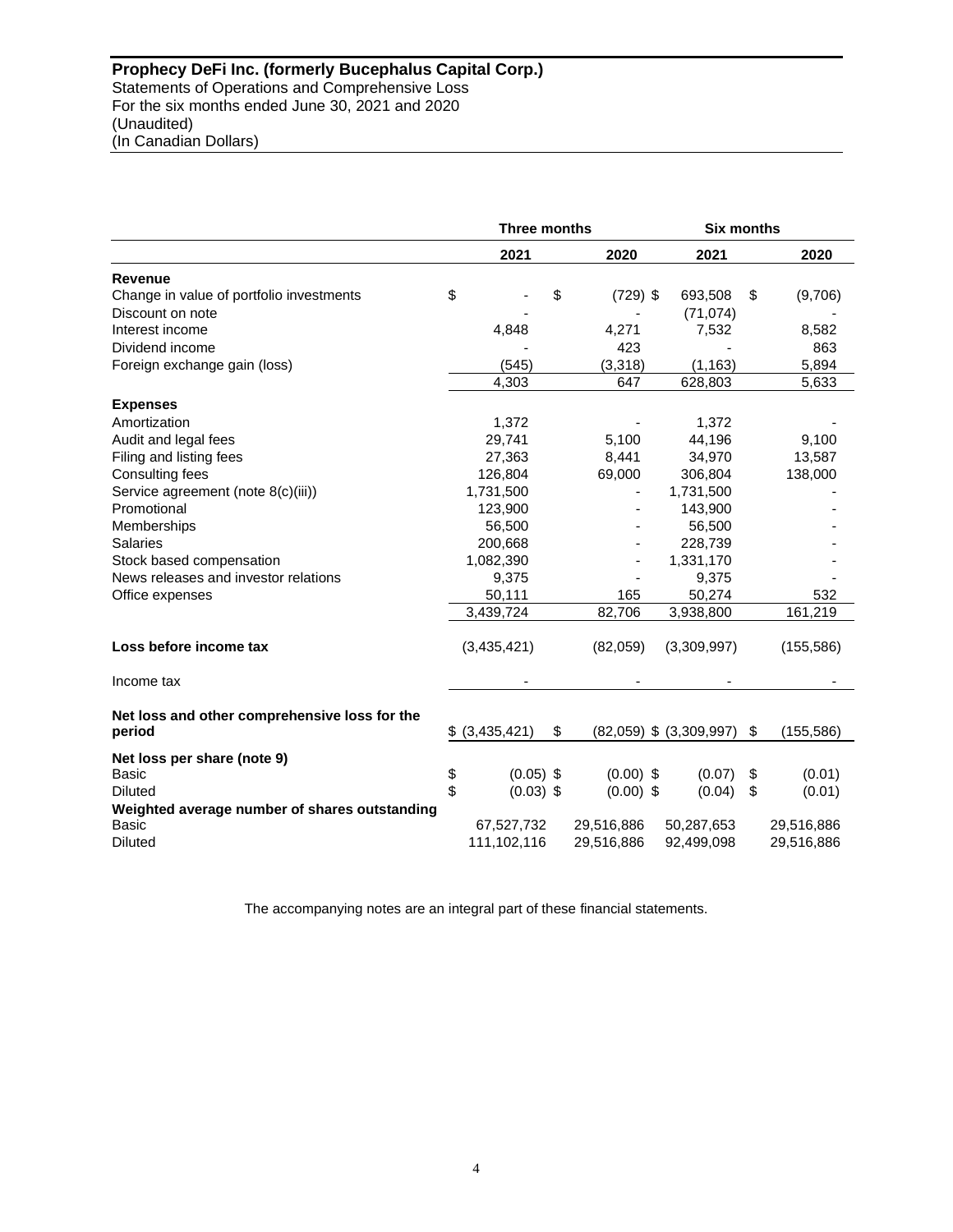# **Prophecy DeFi Inc. (formerly Bucephalus Capital Corp.)** Statements of Cash Flows For the six months ended June 30, 2021 and 2020 (In Canadian Dollars)

|                                                  | 2021                   | 2020       |
|--------------------------------------------------|------------------------|------------|
| <b>Operating activities</b>                      |                        |            |
| Net income (loss) for the period                 | \$<br>$(3,309,997)$ \$ | (155, 588) |
| Change in value of portfolio investments         | (693, 508)             | 9,706      |
| Stock based compensation                         | 1,331,170              |            |
| Consulting fees                                  | 1,731,500              |            |
| Amortization                                     | 1,372                  |            |
| Discount on loan                                 | 71,074                 |            |
| Interest income                                  |                        | (8,582)    |
| Foreign exchange gain                            |                        |            |
| Net changes in non-cash working capital balances |                        |            |
| Accrued interest receivable                      | (9,607)                | (3,732)    |
| Prepaid expenses and deposits                    | (16, 686)              |            |
| Accounts receivable                              | 7,158                  | (10, 238)  |
| Accounts payable and accrued liabilities         | (480, 894)             | 130,894    |
|                                                  | (1,368,418)            | (37, 540)  |
| <b>Investing activities</b>                      |                        |            |
| Advances of bridge loans                         | (152, 687)             |            |
| Proceeds from sale of portfolio investments      | 745,971                |            |
| Purchase of furniture and office equipment       | (54, 883)              |            |
|                                                  | 538,401                |            |
|                                                  |                        |            |
| <b>Financing activities</b>                      |                        |            |
| Proceeds from financing activities               | 5,223,074              |            |
| Exercise of stock options                        | 126,000                |            |
| Payments of lease obligation                     | (23,906)               |            |
|                                                  | 5,325,168              |            |
| Increase (decrease) in cash                      | 4,495,151              | (37, 540)  |
| Cash, beginning of period                        | 18,424                 | 54,583     |
| Cash, end of period                              | \$<br>4,513,575<br>\$  | 17,043     |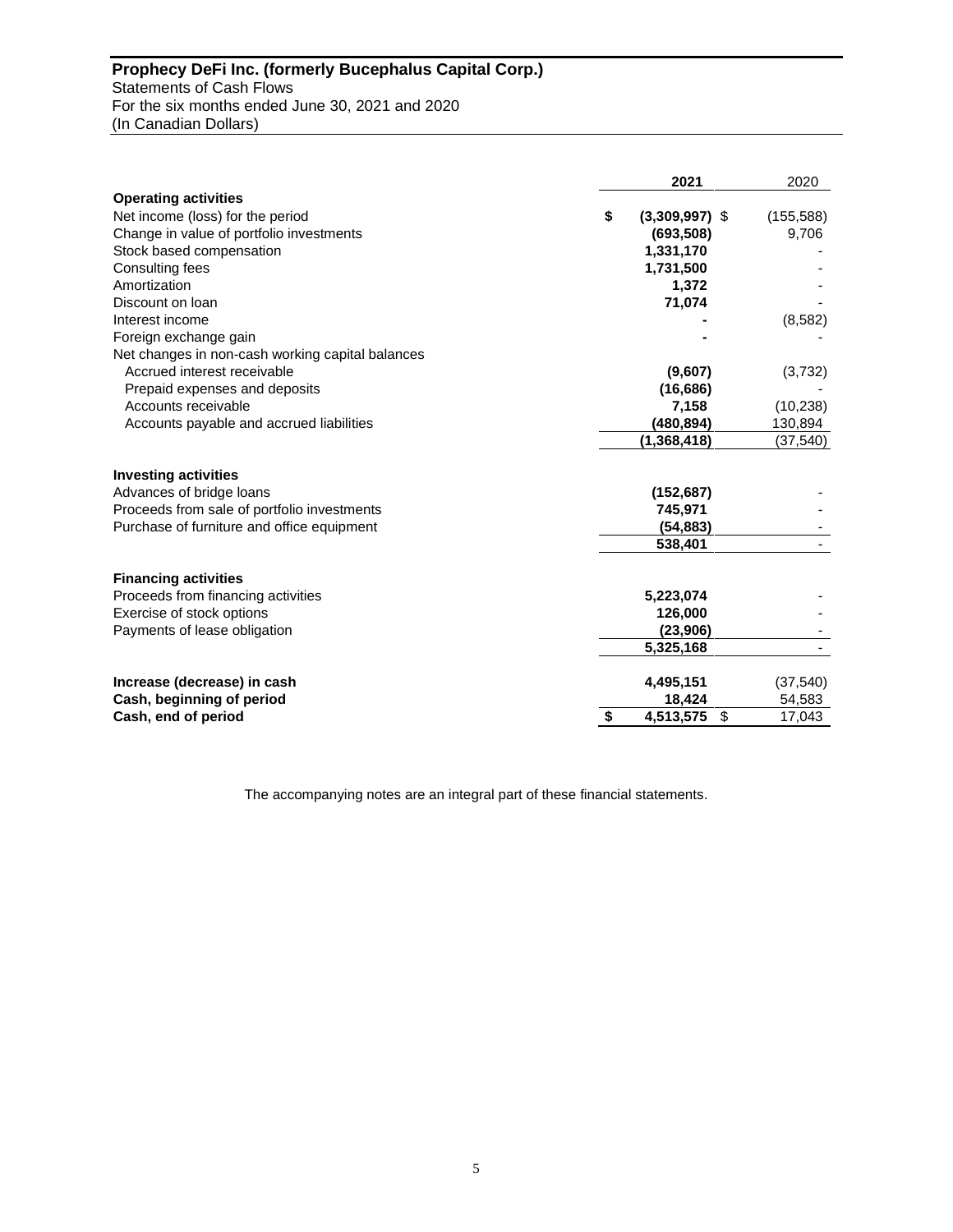# **1. Nature of Business**

Prophecy DeFi Inc. (formerly Bucephalus Capital Corp.) ("PDFI" or the "Company") to invest its funds for the purpose of generating returns from capital appreciation and income. It plans to accomplish these goals by bringing together technology start-ups in the Blockchain and Decentralized Finance sectors to fund innovation, elevate industry research, and create new business opportunities in a coherent ecosystem. The Company is a public company incorporated and domiciled in Ontario, Canada. The Company's registered office is located at 87 Scollard Street, Suite 100, Toronto, Ontario M5R 1G4. The Company's subordinate voting shares commenced trading on the Canadian Securities Exchange ("CSE") on March 14, 2016.

In early 2020, there was a global outbreak of COVID-19 (coronavirus), which had a significant impact on businesses through restrictions put in place by the Canadian federal, provincial, and municipal governments regarding travel, business operations, and isolations/quarantine orders. While the Company has not yet experienced any material impact on its ability to conduct operations, it is unknown the extent of the future impact the COVID-19 outbreak may have on the Company as this will depend on future developments that are highly uncertain and that cannot be predicted with confidence. These uncertainties arise from the inability to predict the ultimate geographic spread of the disease and the duration of the outbreak, including the duration of travel restrictions, business closures or disruptions and quarantine/isolation measures that are currently, or may be put, in place by Canada and other countries to fight the virus.

#### **2. Basis of Presentation**

#### *Statement of Compliance*

These unaudited interim condensed financial statements have been prepared in accordance with International Accounting Standard ("IAS") 34, Interim Financial Reporting, using accounting policies consistent with International Financial Reporting Standards ("IFRS"), as issued by the International Accounting Standards Board ("IASB"), and do not include all of the information required for full annual financial statements.

These unaudited interim condensed financial statements include those of Prophecy Defi Inc. and its wholly owned subsidiary, Bradstone Financial Corp. ("BFC"), from the date on which control is acquired by the Company and consolidation ends on March 2, 2021 the date the Company sold 100% of its shares in BFC. The financial statements for the consolidated entities are prepared for the same reporting period as Prophecy DeFi Inc. using consistent accounting policies. All intercompany transactions and balances have been eliminated in the preparation of these consolidated financial statements.

The reporting currency used for the unaudited interim condensed financial statements is Canadian dollars. The functional currency used by the Company is Canadian dollars.

These unaudited interim condensed financial statements were approved by the Company's Board of Directors on August 27, 2021.

#### **3. Summary of Significant Accounting Policies**

These financial statements have been prepared by management in accordance with IFRS. Outlined below are those policies considered particularly significant for the Company.

#### A. Use of Estimates

The preparation of these unaudited interim financial statements in accordance with IFRS requires management to make estimates and assumptions that affect the reported amounts of assets and liabilities and disclosure of contingent liabilities at the date of the financial statements and the reported amount of revenues and expenses during the period. Financial statement items subject to significant management judgment include: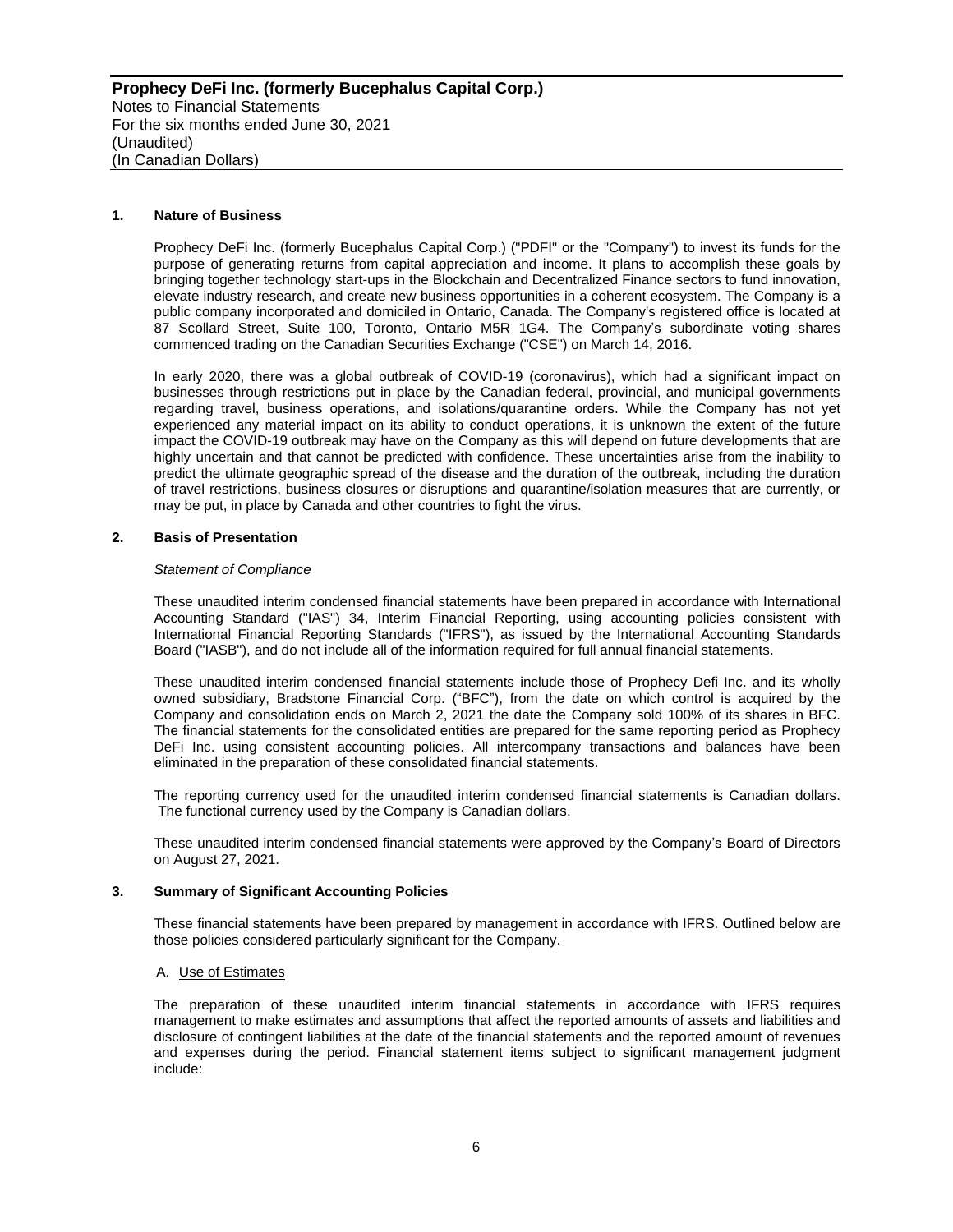#### A. Use of Estimates - continued

- Credit losses Management exercises judgement to determine the expected credit losses on loans (note 3 (B)).
- Valuation of portfolio investments Where investments are not traded in an active market, management exercises judgement to determine the fair value of these assets. These assumptions include observation of recent private sales on the underlying securities (if available) and estimating the inputs to the Black-Scholes option pricing model (note 3 (B)).
- The Black-Scholes option pricing model is used to determine the fair value of the share-based payments and utilizes subjective assumptions such as expected price volatility and expected life of the option. Discrepancies in these input assumptions can significantly affect the fair value estimate (note 3 (I)).

While management believes that the estimates and assumptions are reasonable, actual results may differ materially from those estimates.

#### B. Financial instruments

Financial assets and financial liabilities, including derivatives, are recognized on the statements of financial position when the Company becomes a party to the financial instrument or derivative contract.

#### **Classification**

The Company classifies its financial assets and financial liabilities in the following measurement categories:

- (1) those to be measured subsequently at fair value through profit or loss ("FVTPL");
- (2) those to be measured subsequently at fair value through other comprehensive income ("FVTOCI"); and
- (3) those to be measured subsequently at amortized cost.

The classification of financial assets depends on the business model for managing the financial assets and the contractual terms of the cash flows. Financial liabilities are classified as those to be measured at amortized cost unless they are designated as those to be measured subsequently at FVTPL (irrevocable election at the time of recognition). For assets and liabilities measured at fair value, gains and losses are recorded in the statements of operations and comprehensive loss.

The Company reclassifies financial assets when and only when its business model for managing those assets changes. Financial liabilities are not reclassified.

The Company's classification and measurements of financial assets and liabilities are summarized below:

|                                          | <b>IFRS 9</b>         |                    |  |  |  |
|------------------------------------------|-----------------------|--------------------|--|--|--|
|                                          | <b>Classification</b> | <b>Measurement</b> |  |  |  |
| Cash                                     | Amortized cost        | Amortized cost     |  |  |  |
| Accrued interest receivable              | Amortized cost        | Amortized cost     |  |  |  |
| Accounts receivables                     | Amortized cost        | Amortized cost     |  |  |  |
| Bridge loans                             | Amortized cost        | Amortized cost     |  |  |  |
| Portfolio investments                    | <b>FVTPL</b>          | Fair value         |  |  |  |
| Accounts payable and accrued liabilities | Amortized cost        | Amortized cost     |  |  |  |

#### *Financial assets at amortized cost*

This category includes financial assets that are held within a business model with the objective to hold the financial assets in order to collect contractual cash flows that meet the solely payment of principal and interest ("SPPI") criterion. Financial assets classified in this category are measured at amortized cost using the effective interest method.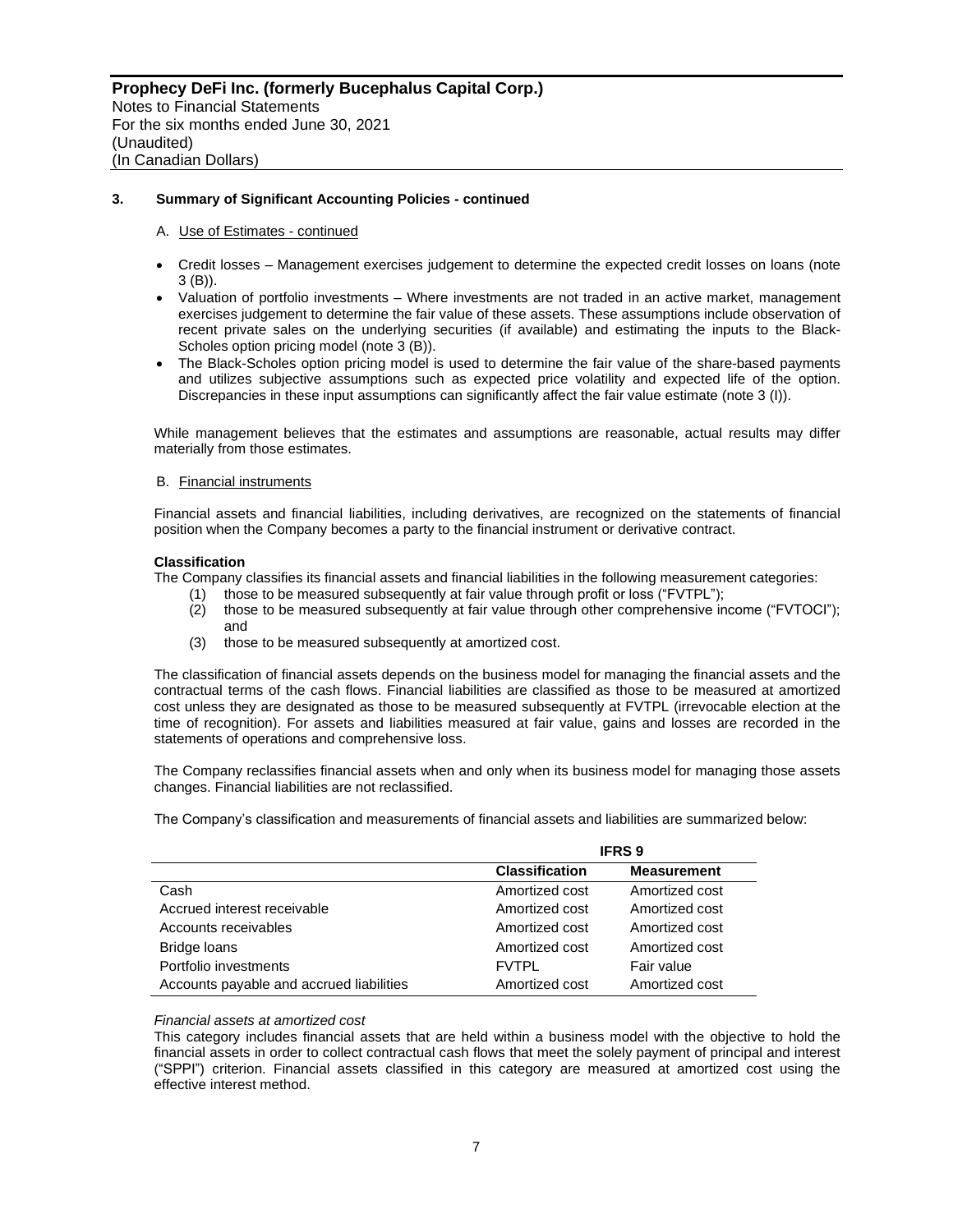#### B. Financial instruments - continued

#### *Financial assets at fair value through profit or loss*

This category includes derivative instruments as well as equity instruments which the Company has not irrevocably elected, at initial recognition or transition, to classify at FVTOCI. This category also includes debt instruments whose cash flow characteristics fail the SPPI criterion or are not held within a business model whose objective is either to collect contractual cash flows, or to both collect contractual cash flows and sell. Financial assets in this category are recorded at fair value with changes recognized in the statements of operations and comprehensive loss.

#### **Measurement**

All financial instruments are required to be measured at fair value on initial recognition, plus, in the case of a financial asset or financial liability not at FVTPL, transaction costs that are directly attributable to the acquisition or issuance of the financial asset or financial liability. Transaction costs of financial assets and financial liabilities carried at FVTPL are expensed in profit or loss. Financial assets and financial liabilities with embedded derivatives are considered in their entirety when determining whether their cash flows are solely payment of principal and interest.

Financial assets that are held within a business model whose objective is to collect the contractual cash flows, and that have contractual cash flows that are solely payments of principal and interest on the principal outstanding are generally measured at amortized cost at the end of the subsequent accounting periods. All other financial assets including equity investments are measured at their fair values at the end of subsequent accounting periods, with any changes taken through the statements of operations and comprehensive loss.

#### **Fair value hierarchy**

Financial assets measured at fair value or where their fair value is disclosed in the notes must be classified into one of the three hierarchy levels set forth below for disclosure purposes. Each level is based on the transparency of the inputs used to measure the fair value of assets and liabilities.

- Level 1: Inputs are unadjusted quoted prices of identical instruments in active markets;
- Level 2: Valuation models which utilize predominately observable market inputs; and
- Level 3: Valuation models which utilize predominately non-observable market inputs.

The classification of a financial asset in the hierarchy is based upon the lowest level of input that is significant to the measurement of fair value.

The Company's fair value financial instruments are classified as follows:

| <b>Financial instrument</b> | <b>Classification</b>   |  |  |  |
|-----------------------------|-------------------------|--|--|--|
| Portfolio investments       | Levels $1, 2$ , and $3$ |  |  |  |

At the end of each reporting period, management estimates the fair value of investments based on the criteria below and reflects such valuations in the restated financial statements.

i. Securities including shares, options, and warrants which are traded in an active market, such as on a recognized securities exchange and for which no sales restrictions apply, are presented at fair value based on quoted closing trade prices at the end of the reporting period or the closing trade price on the last day the security traded if there were no trades at the end of the reporting period. These are included in Level 1 of the fair value hierarchy.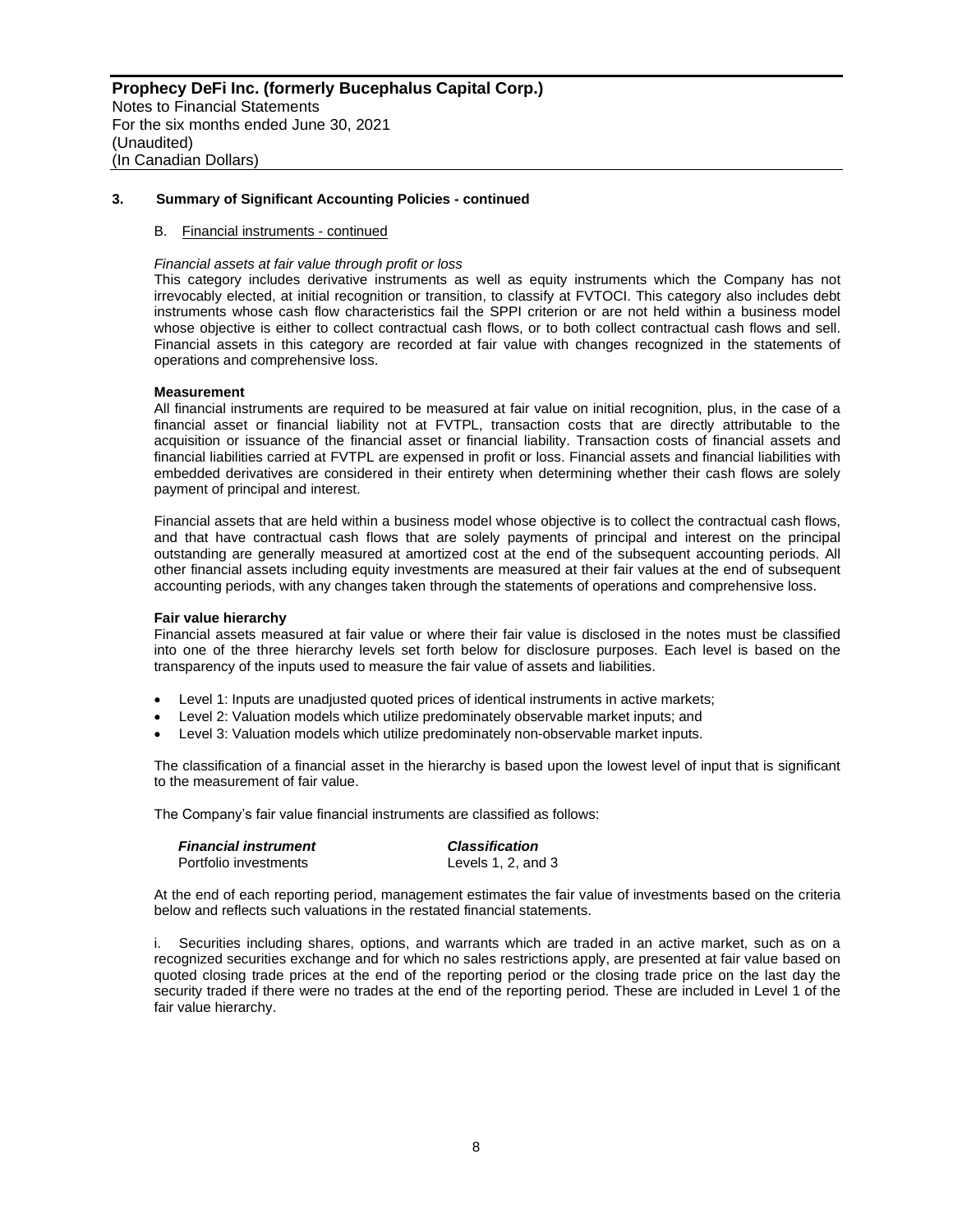#### B. Financial instruments - continued

ii. For options, warrants, and conversion features which are not traded on a recognized securities exchange, no market value is readily available. When there are sufficient and reliable observable market inputs, a valuation technique is used. Valuation models such as the Black-Scholes valuation model ("Black-Scholes") are used when there are sufficient and reliable observable market inputs. These market inputs include risk-free interest rate, exercise price, market price at the date of valuation, expected dividend yield, expected life of the instrument and expected volatility of the underlying security based on historical volatility. These are included in Level 2 of the fair value hierarchy.

iii. Convertible debts and loans issued by investee companies are generally valued at the price in which the instrument was issued. The Company regularly considers whether any indications of deterioration in the value of the underlying business exist, which suggest that the debt instrument will not be fully recovered. The fair value of convertible debentures is measured using valuation techniques such as Black-Scholes model. The inputs to these models are taken from observable markets where possible, but where this is not feasible, a degree of judgment and assumptions provided by management is required in establishing fair values. Judgments include consideration of inputs such as credit risk, discount rates, volatility, probability of certain triggering events, and share price of private company borrowers. Changes in assumptions relating to these factors could affect the reported fair value of the financials instruments. These are included in Level 3 of the fair value hierarchy.

#### iv. Private company investments

All privately-held investments (including options, warrants, and conversion features) are initially recorded at the transaction price, being the fair value at the time of acquisition. At the end of each reporting period, the fair value of an investment may (depending upon the circumstances) be adjusted using one or more of the valuation indicators described below.

The determination of fair value of the Company's privately-held investments at other than initial cost, is subject to certain limitations. Financial information for private companies in which the Company has investments, may not be available and, even if available, that information may be limited and/or unreliable.

Use of the valuation approach described below may involve uncertainties and determinations based on management's judgment and any value estimated from these techniques may not be realized or realizable.

Company-specific information is considered when determining whether the fair value of a privately-held investment should be adjusted upward or downward at the end of each reporting period. In addition to company-specific information, the Company will also consider trends in general market conditions and the share performance of comparable publicly-traded companies when valuing privately-held investments.

The fair value of a privately-held investment may be adjusted if:

- i. There has been a significant subsequent equity financing provided by outside investors at a valuation different than the current value of the investee company, in which case the fair value of the investment is set to the value at which that financing took place;
- ii. There have been significant corporate, political, or operating events affecting the investee company that, in management's opinion, have a material impact on the investee company's prospects and, therefore, its fair value. In these circumstances, the adjustment to the fair value of the investment will be based on management's judgment and any value estimated may not be realized or realizable;
- iii. The investee company is placed into receivership or bankruptcy;
- iv. Based on financial information received from the investee company, it is apparent to the Company that the investee company is unlikely to be able to continue as a going concern;
- v. Release by the investee company of positive/negative operational results; and
- vi. Important positive/negative management changes by the investee company that the Company's management believes will have a very positive/negative impact on the investee company's ability to achieve its objectives and build value for shareholders.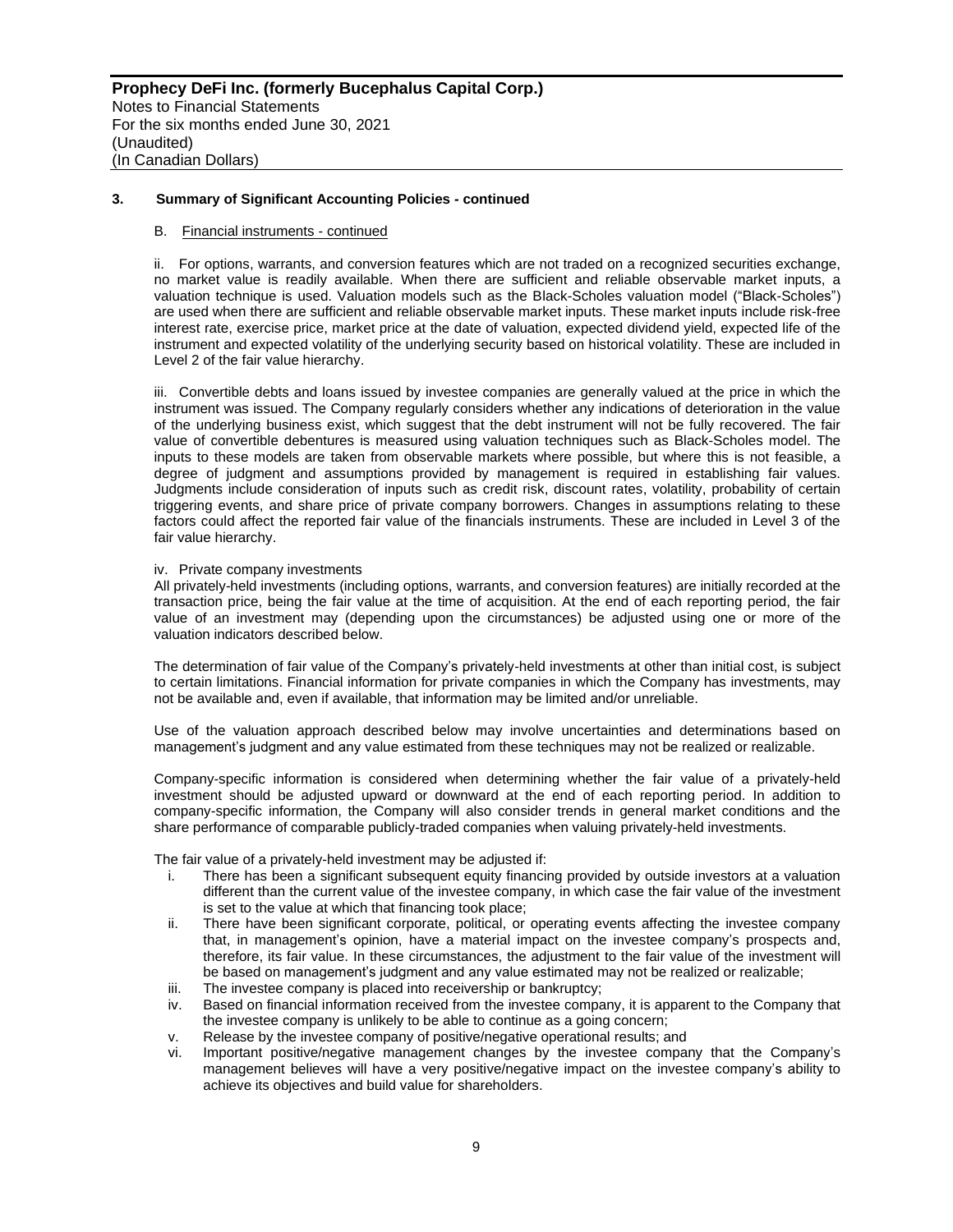#### B. Financial instruments - continued

Adjustments to the fair value of a privately-held investment will be based upon management's judgment and any value estimated may not be realized or realizable. The resulting values for non-publicly traded investments may differ from values that would be realized if a ready market existed.

In addition, the amounts at which the Company's privately-held investments could be currently disposed of may differ from the carrying value assigned.

#### **Expected credit losses on financial assets**

Determining an allowance for expected credit losses ("ECLs") for all debt financial assets not held at fair value through profit or loss ("FVTPL") requires management to make assumptions about the historical patterns for the probability of default, the timing of collection, and the amount of incurred credit losses, which are adjusted based on management's judgment about whether economic conditions and credit terms are such that actual losses may be higher or lower than what the historical patterns suggest.

Upon disposal of an investment, previously recognized unrealized gains or losses are reversed to recognize the full realized gain or loss in the period of disposition.

#### C. Provisions

The Company recognizes provisions when a legal or constructive obligation exists as a result of past events, when it is probable that there will be an outflow of economic benefits from the entity, and a reliable estimate of the amount of the obligation can be made. When a provision is expected to settle beyond the immediate term, the provision is measured at the present value of future cash flows, discounted at prevailing market interest rates. With the passage of time, additional expenses are recorded as the provision accretes.

# D. Revenue Recognition

Realized gains (losses) on disposals of investments and unrealized gains (losses) on securities classified as FVTPL are reflected in the statements of operations and comprehensive loss on the transaction date and are calculated on an average cost basis. For all financial instruments measured at amortized cost and interestbearing financial assets, interest income or expenses are recorded using the effective interest rate, which is the rate that exactly discounts estimated future cash payments or receipts through the expected life of the financial instrument, or a shorter period where appropriate, to the net carrying amount of the financial asset or financial liability.

#### E. Foreign Currency Translation

Monetary assets and liabilities denominated in currencies other than Canadian dollars are translated into Canadian dollars at the rate of exchange in effect at the end of the reporting period. Non-monetary assets and liabilities are translated at the historical rates. Revenues and expenses are translated at the transaction exchange rate. Foreign currency gains and losses resulting from translation are reflected in profit or loss.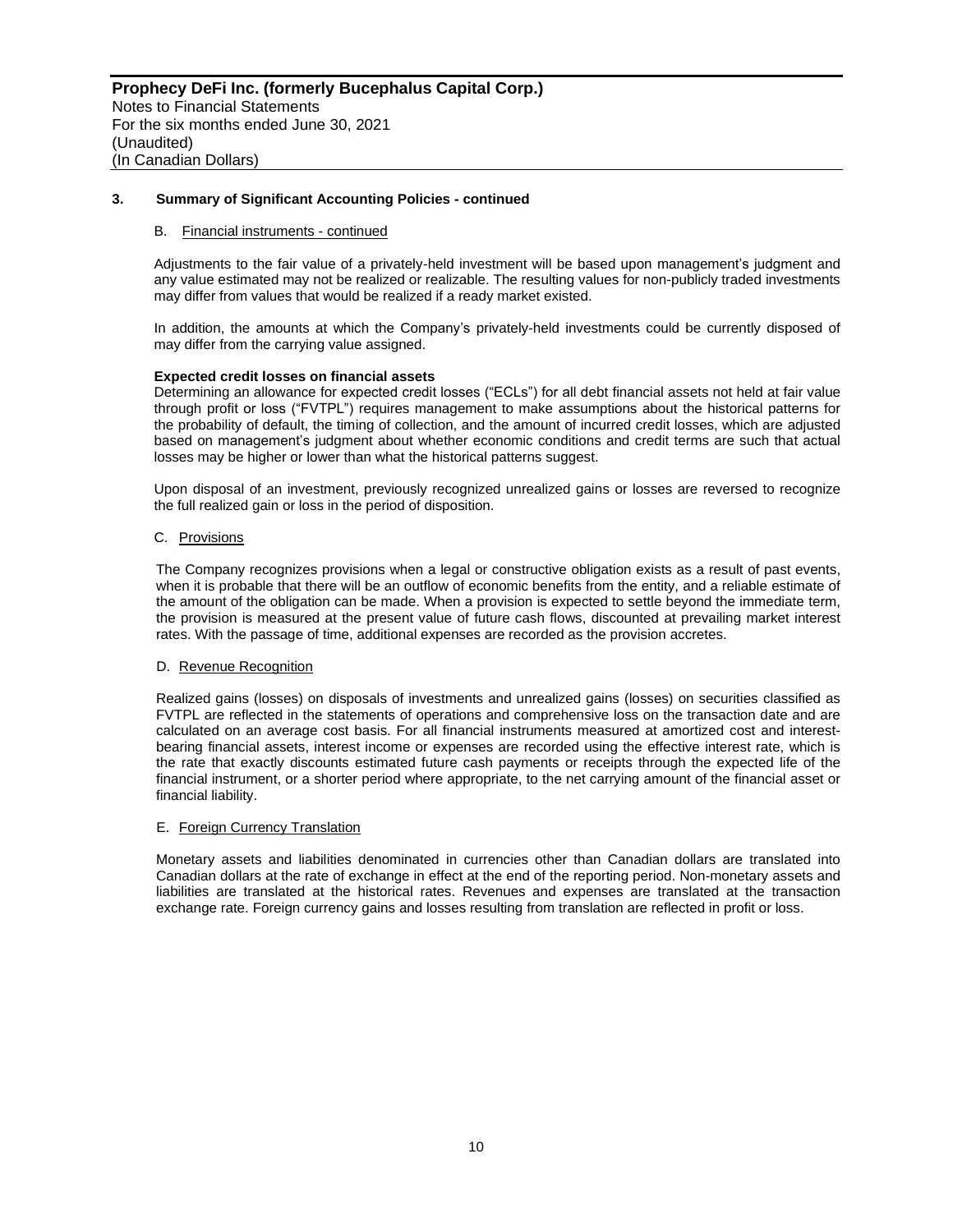#### F. Income Taxes

Income tax comprises current and deferred tax. Income tax is recognized in profit or loss except to the extent that it relates to items recognized directly in equity or other comprehensive income, in which case the income is also recognized directly in equity or other comprehensive income.

Current income tax is the expected tax payable on the taxable income for the period, using tax rates enacted at the end of the reporting period, and any adjustments to tax payable in respect of previous years. Current tax assets and current tax liabilities are only offset if a legally enforceable right exists to offset the amounts and the Company intends to settle on a net basis, or to realize the asset and settle the liability simultaneously.

Deferred income tax is recognized in respect of all qualifying temporary differences arising between the tax basis of assets and liabilities and their carrying amounts in the financial statements. Deferred income tax is determined on a non-discounted basis using tax rates and laws that have been enacted or substantively enacted at the end of the reporting period and are expensed to apply when the deferred tax asset or liability is settled. Deferred tax assets are recognized to the extent that it is probable that the assets can be recovered. Deferred tax assets and liabilities are offset when there is a legally enforceable right to offset tax assets and liabilities and when the deferred tax balances relate to the same taxation authority.

Deferred tax assets are recognized to the extent future recovery is probable. At each reporting period end, deferred tax assets are reduced to the extent that it is no longer probable that sufficient taxable earnings will be available to allow all or part of the asset to be recovered.

G. Cash

Cash consists of cash balances and highly liquid investments with original maturities of three months or less.

#### H. Office premise and other

Furniture and office equipment are stated at historical cost, less any accumulated amortization and accumulated impairment in value. Historical cost includes all costs directly attributable to the acquisition.

Amortization is recognized using the declining balance method at a rate of 20% to amortize the cost of furniture and office equipment to their residual values over their estimated useful lives in profit or loss.

Amortization methods, useful lives and residual values are reviewed at the reporting period date. Such a review takes into consideration the nature of the assets, their intended use and technological changes.

Gains or losses on the sale of furniture and office equipment are determined by comparing the proceeds with the carrying amount and are recognized in the profit or loss in the period of disposition.

Right-of-use assets are amortized on a straight-line basis over their lease term and are accounted for at cost less accumulated amortization and reviewed at each balance sheet date to determine whether there is an indication of impairment.

# I. Share-based payments

The costs of equity-settled transactions with employees are measured by reference to the fair value at the date on which they are granted. In situations where equity instruments are issued to non-employees and some of all of the goods or services received by the entity as consideration cannot be specifically identified, they are measured at fair value of the share-based payment.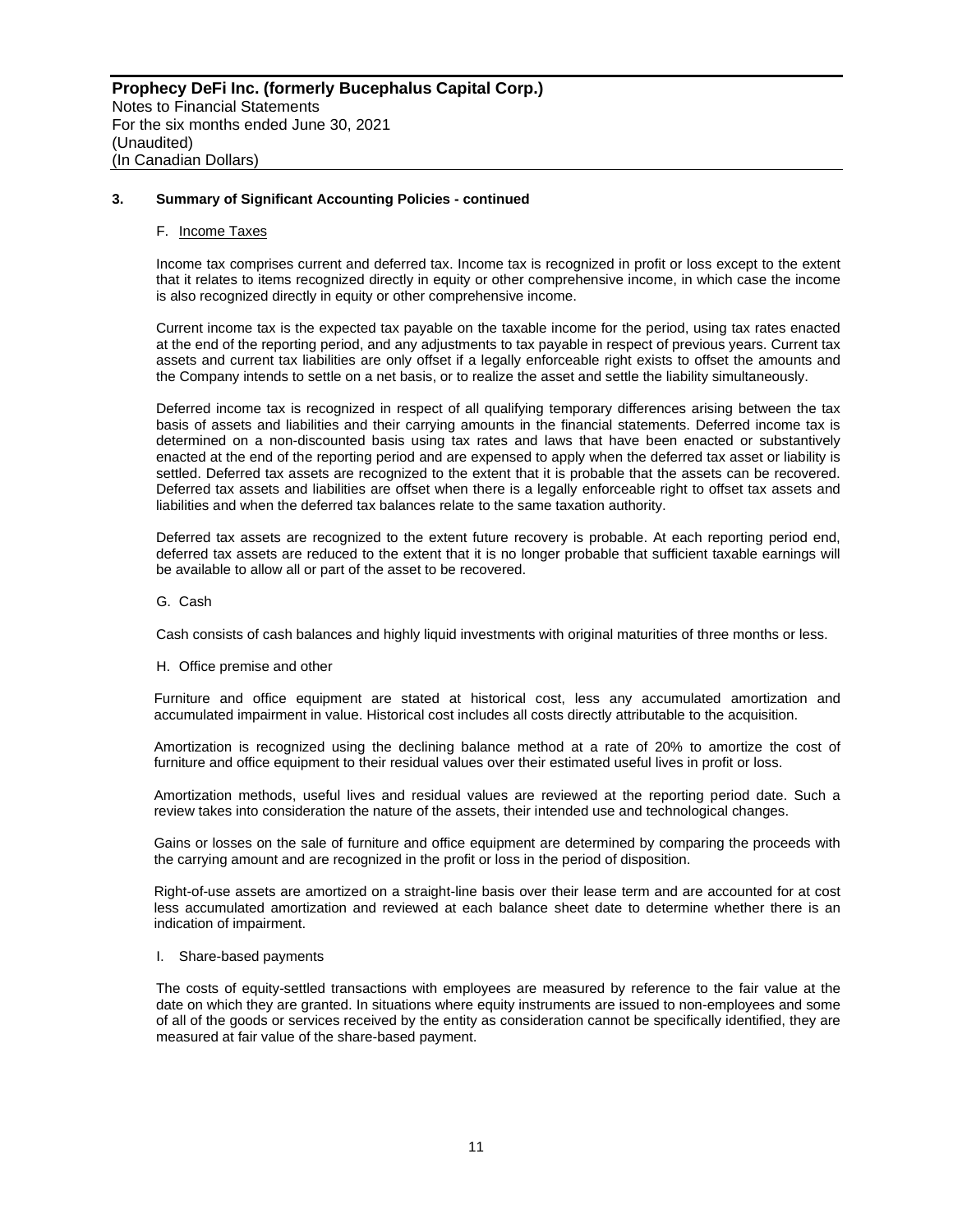#### I. Share-based payments - continued

The costs of equity-settled transactions are recognized, together with a corresponding increase in equity, over the period in which the performance and/or service conditions are fulfilled, ending on the date on which the relevant employees become fully entitled to the award ("the vesting date"). The cumulative expense recognized for equity-settled transaction at each reporting date until the vesting date reflects the Company's best estimate of the number of equity instruments that will ultimately vest. The profit or loss charge or credit for period represents the movement in cumulative expense recognized as at the beginning and end of that period and the corresponding amount is represented in contributed surplus.

No expense is recognized for awards that do no ultimately vest, except for awards where vesting is conditional upon a market condition, which are treated as vesting irrespective of whether or not the market condition is satisfied provided that all other performance and/or service conditions are satisfied.

Where the terms of an equity-settled aware are modified, the minimum expense recognized is the expense as if the terms had not been modified. An additional expense is recognized for any modification which increases the total fair value of the share-based payment arrangement or is otherwise beneficial to the employee as a measure at the date of modification.

The dilutive effect of outstanding options is reflected as additional dilution in the computation of earnings or loss per share.

J. Loss per share

Basic loss per share is calculated using the weighted average number of multiple, subordinate and common shares outstanding during the period.

Diluted loss per share is calculated by dividing net loss available to shareholders for the period by the diluted weighted average number of multiple, subordinate and common shares outstanding during the period. The diluted weighted average number of shares includes the potential dilution from shares issuable through stock options, if dilutive. This assumes that the proceeds from any shares issued on the exercise of stock options are used by the Company to repurchase and cancel shares at the average market price of the Company's share price for the period. As such, where the strike price of stock options exceeds the average market price of the Company's shares for the reporting period, the inclusion of these shares under the treasury stock method would be anti-dilutive, so these shares are excluded from the calculation of the weighted average number of diluted shares outstanding.

#### **4. New and Revised Standards and Interpretations**

#### **IFRS 16 – Leases**

IFRS 16 – Leases introduces a single lessee accounting model and requires a lessee to recognize assets and liabilities for all leases with a term of more than twelve months, unless the underlying asset is of low value. A lessee is required to recognize a right-of-use asset representing its right to use the underlying asset and a lease liability representing its obligation to make lease payments.

# **5. Bridge loans**

|             |     | <b>Due</b><br><b>Date</b> | <b>Stated</b><br><b>Interest</b><br>Rate |   |         |              | June 30<br>2021 | December 31<br>2020 |
|-------------|-----|---------------------------|------------------------------------------|---|---------|--------------|-----------------|---------------------|
| Individual  | (a) | October 31, 2021          | 12%                                      | S | 10.000  | \$<br>10.000 |                 |                     |
| Corporation | (b) | June 30, 2020             | 12%                                      |   | 25,207  | 26,020       |                 |                     |
| Corporation | (c) | March 2, 2026             | prime                                    |   | 82.426  | ٠            |                 |                     |
| Total       |     |                           |                                          |   | 117,633 | \$<br>36,020 |                 |                     |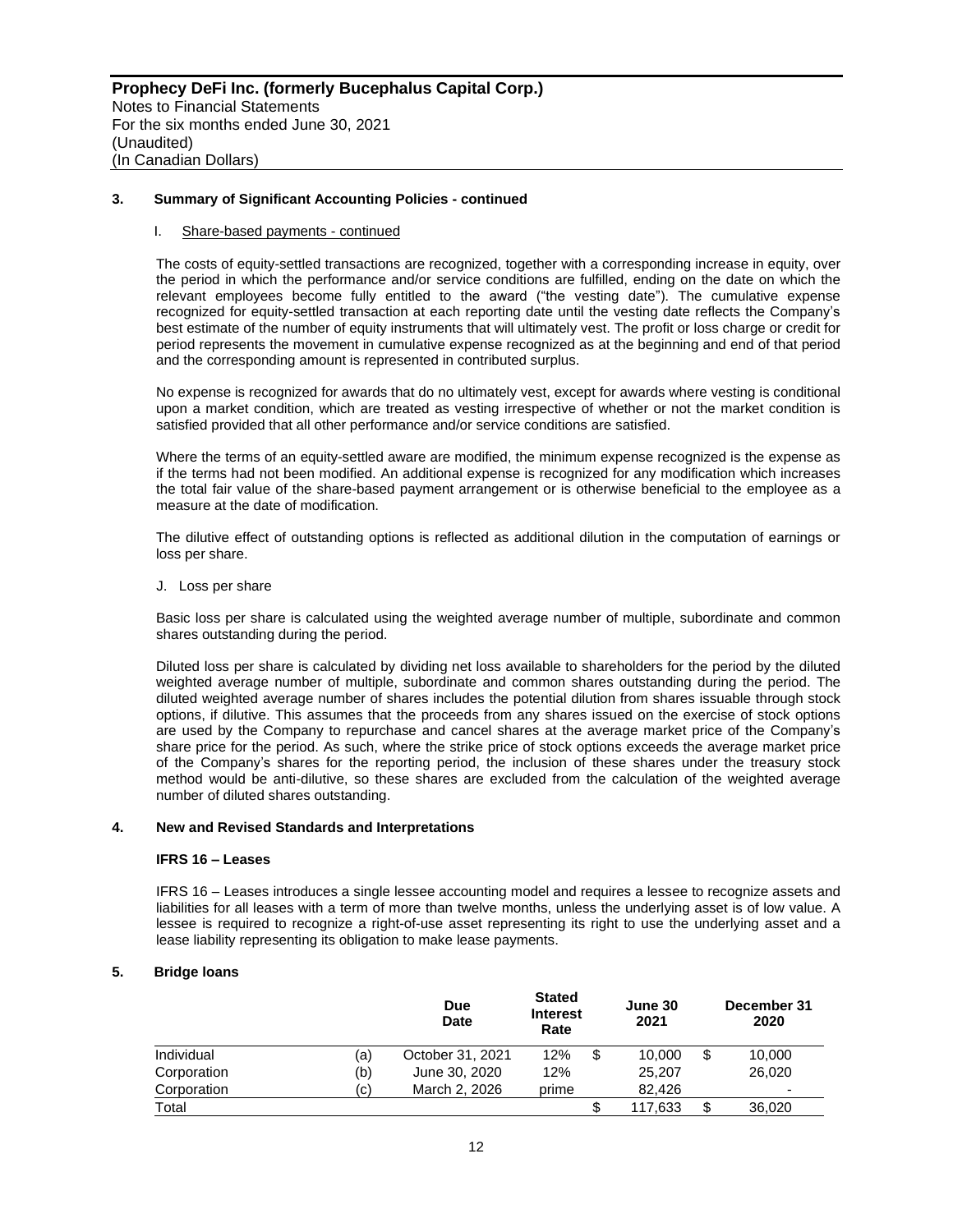#### **5. Bridge loans - continued**

The fair values of the notes receivable are estimated to be approximately equivalent to their carrying values as the market rate of interest approximates the effective interest rate.

- a) As at June 30, 2021, \$6,526 (December 31, 2020 \$5,931) in interest has been accrued. The loan is secured by a promissory note, a corporate guarantee, and equipment. A payment of \$6,000 was due in May 2021 with the remaining principal and interest due on October 31, 2021.
- b) The loan is based in US dollars and the principal amount of the loan is US\$129,029 or C\$159,918 (December 31, 2020 - C\$164,280). US\$105,000 or C\$130,137 (December 31, 2020 - C\$133,686) was syndicated to other lenders and therefore the net amount of the loan to the Company is US\$24,029 or C\$29,781 (December 31, 2020 - C\$30,594). As at June 30, 2021 a net amount of C\$12,811 (December 31, 2020 - C\$8,768) in interest has been accrued. Expected credit losses were estimated at C\$4,575 at June 30, 2021 (December 31, 2020 - C\$4,575).
- c) The principal of the loan is \$148,765. As at June 30, 2021, \$1,218 (December 31, 2020 \$Nil) of interest has been accrued. The Company determined that the interest rate was preferential and has discounted the future cash flows at an effective rate of 12%.

# **6. Portfolio Investments**

|                                                                             |   | June 30<br>2021 |      | December 31<br>2020 |  |  |
|-----------------------------------------------------------------------------|---|-----------------|------|---------------------|--|--|
| Common shares in Marathon Mortgage Corp. (a)<br>Other marketable securities |   | 206,403         | - \$ | 253,226             |  |  |
| Total                                                                       | S | 206,403         |      | 253,266             |  |  |

(a) As at June 30, 2021, the Company held nil (2020 – 3,358,636) common shares of Marathon Mortgage Corp. ("MMC"). On March 2, 2021, the Company sold its 3,358,636 common shares of MMC at a value of \$670,000.

# **7. Office Premise and Other**

|                                 | <b>Office Premise</b><br>(Right-of-Use<br>Asset) |         | <b>Furniture</b><br>& Office<br><b>Equipment</b> | Total          |
|---------------------------------|--------------------------------------------------|---------|--------------------------------------------------|----------------|
|                                 |                                                  |         |                                                  |                |
| Cost                            |                                                  |         |                                                  |                |
| Balance, January 1, 2021        | \$                                               |         | \$                                               | \$             |
| Additions                       |                                                  | 540,046 | 54,883                                           | 594,929        |
| <b>Disposals</b>                |                                                  |         |                                                  |                |
| Balance, June 30, 2021          | \$                                               | 540.046 | \$<br>54,883                                     | \$<br>594,929  |
| <b>Accumulated Amortization</b> |                                                  |         |                                                  |                |
| Balance, January 1, 2021        | \$                                               |         | \$                                               | \$             |
| Amortization                    |                                                  |         | (1, 372)                                         | (1, 372)       |
| Balance, June 30, 2021          | \$                                               |         | \$<br>(1, 372)                                   | \$<br>(1, 372) |
|                                 |                                                  |         |                                                  |                |
| <b>Carrying Amount</b>          |                                                  |         |                                                  |                |
| Balance, June 30, 2021          | \$                                               | 50.046  | \$<br>53,511                                     | \$<br>93.557   |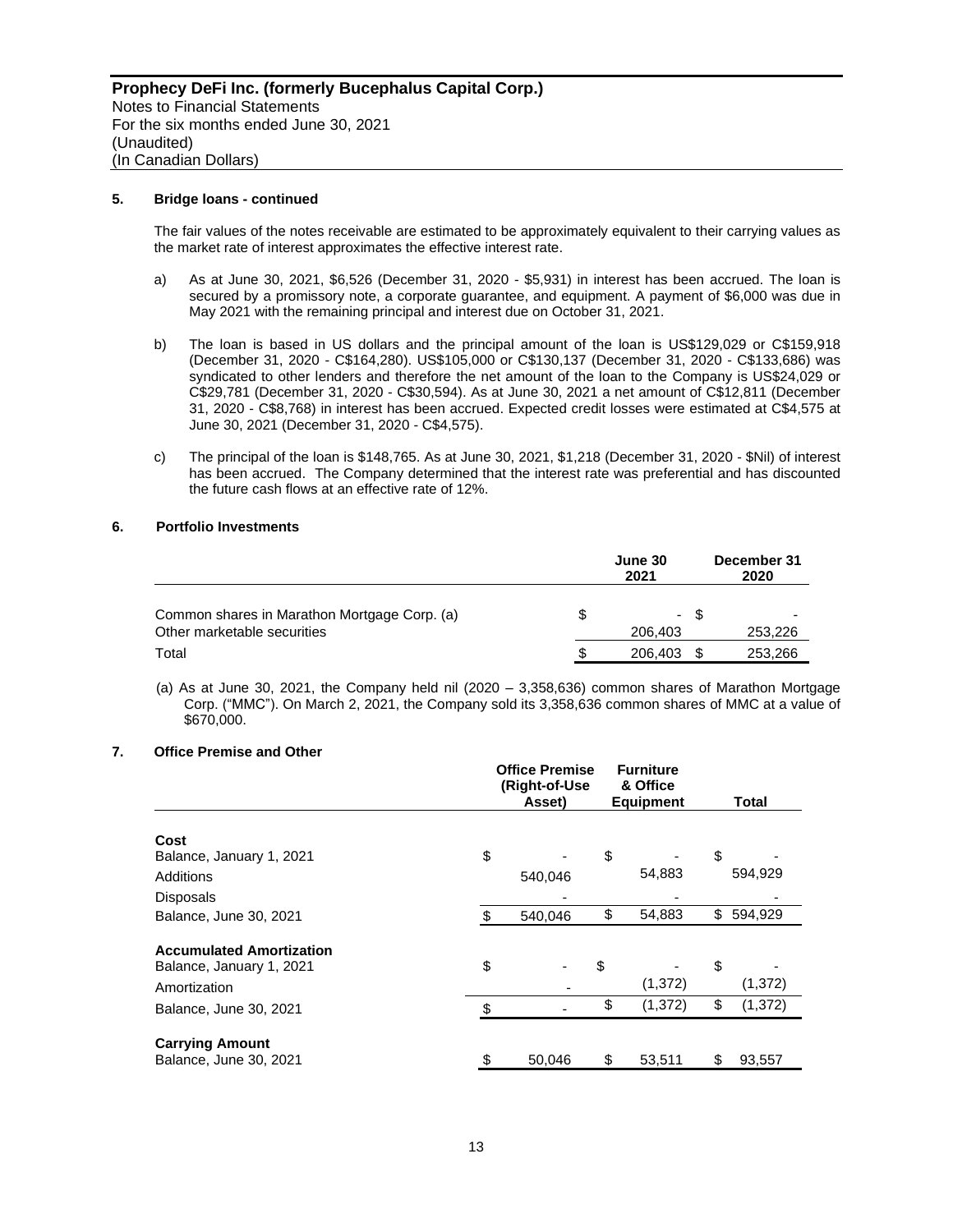#### **8. Share Capital**

# a) *Authorized:*

Unlimited common shares ("CS")

# b) *Shares issued and outstanding:*

| For the six months ended<br>June 30   | <b>SVS</b>                 |             |                            | <b>MVS</b> | СS                         |         |
|---------------------------------------|----------------------------|-------------|----------------------------|------------|----------------------------|---------|
|                                       | Number of<br><b>Shares</b> | Amount      | <b>Number</b><br>of Shares | Amount     | <b>Number</b><br>of Shares | Amount  |
| <b>Balance December 31, 2020</b>      | 23,809,395                 | 2,567,040   | 5,704,846                  | 668.369    |                            |         |
| Converted from MVS to SVS (i)         | 946.491                    | 110.889     | (946, 491)                 | (110,889)  |                            |         |
| Converted from MVS/SVS to CS (ii)     | (61, 555, 885)             | (3,376,157) | (4,758,355)                | (557.480)  | 66,314,240 3,933,637       |         |
| Private placement, net of costs (iii) | 25,000,000                 | 131.212     |                            |            |                            |         |
| Private placement, net of costs (iv)  | 9.999.999                  | 405.983     |                            |            |                            |         |
| Private placement, net of costs (v)   |                            |             |                            |            | $-10.000.000$              | 954.090 |
| Stock option exercise                 | 1.800.000                  | 161,033     |                            |            |                            |         |
| Balance June 30, 2021                 |                            |             |                            |            | - 76,314,240 4,887,727     |         |

- (i) During the three months ended March 31, 2021, 946,491 multiple voting shares ("MVS") were converted on a one for one basis to 946,491 subordinate voting shares ("SVS"). The rights of MVS and SVS are identical other than voting rights. MVS are entitled to four votes per share whereas SVS are entitled to one vote per share.
- (ii) During the three months ended June 30, 2021, all of the issued and outstanding SVS and MVS of the Company were automatically converted into common shares of the Company on the basis of one common share for each SVS and MVS outstanding.
- (iii) On March 19, 2021, the Company closed a non-brokered private placement issuing 25,000,000 units at a price of \$0.05 per Unit for gross proceeds of \$1,250,000. Each Unit consisted of one subordinated voting common share of the Company and one subordinate voting share purchase warrant. Each full warrant entitles the holder to acquire one additional subordinate voting share expiring on March 19, 2024 at an exercise price of \$0.25. The Company incurred share issue costs of \$541,450 including finder's fees/commissions of \$80,250, \$23,000 in legal fees and 1,750,000 finders warrants entitling certain eligible persons to acquire a Unit exercisable at a price of \$0.05 for a period of thirty-six months from closing were issued in relation to the Private Placement.
- (iv) On April 23, 2021, the Company closed a non-brokered private placement issuing 9,999,999 units at a price of \$0.15 per Unit for gross proceeds of \$1,500,000. Each Unit consisted of one subordinated voting common share of the Company and one Common Share purchase warrant. Each full warrant entitles the holder to acquire one additional Common Share for a period of thirty-six months expiring on April 23, 2024 at an exercise price of \$0.25. However, should the closing price at which the Common Shares trade on the Canadian Securities Exchange (or any such other stock exchange in Canada as the Common Shares may trade at the applicable time) exceed \$0.75 for 10 consecutive trading days at any time following the date of issuance, the Company may accelerate the Warrant Term such that the Warrants shall expire on the date which is 30 business days following the date a press release is issued by the Company announcing the Reduced Warrant Term. Finder's fees of \$61,220 were paid and 491,466 finders warrants entitling certain eligible persons to acquire one common share exercisable at a price of \$0.25 for a period of thirty-six months from closing were issued in relation to the Private Placement.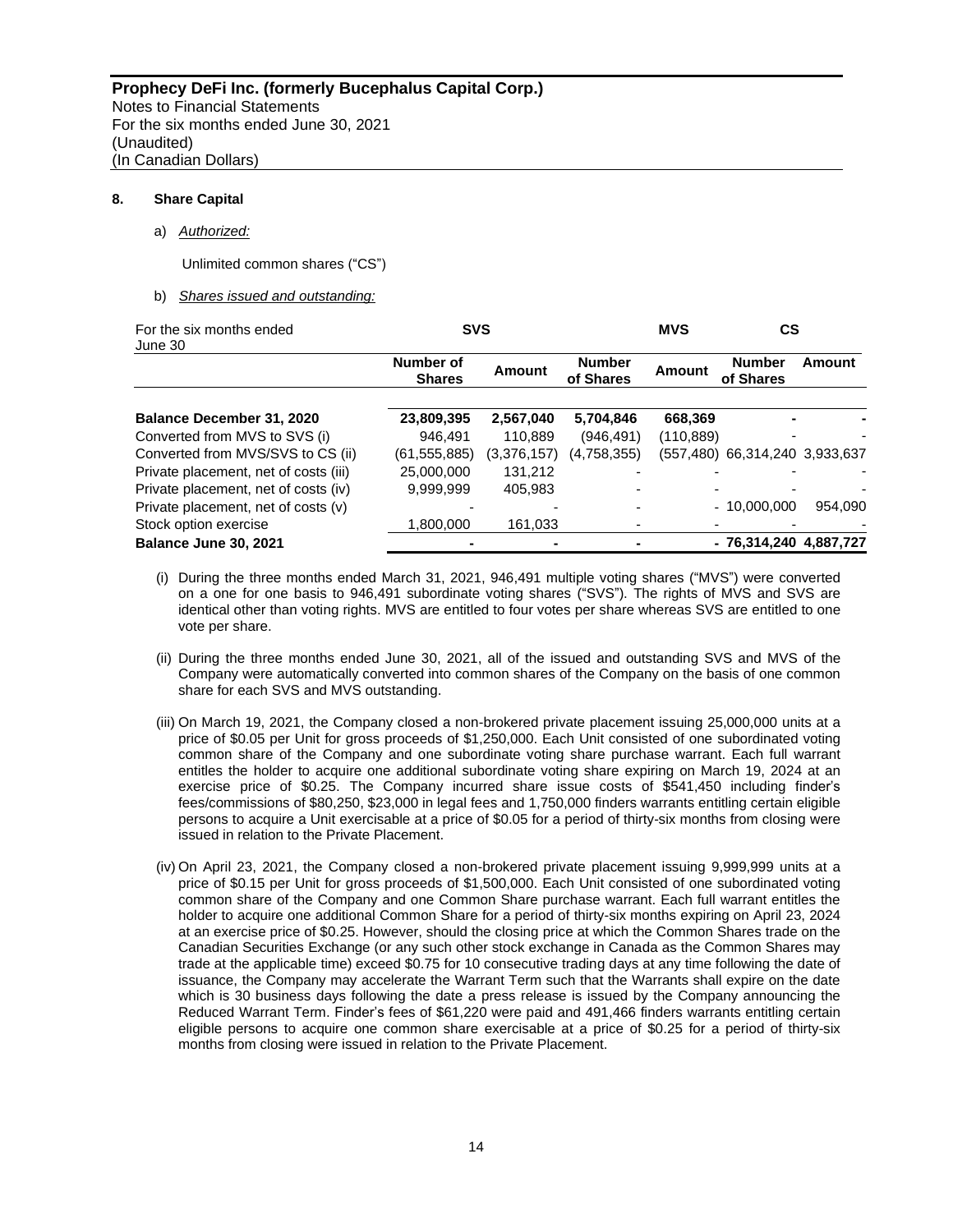# **8. Share Capital - continued**

- (v) On June 1, 2021, the Company closed a non-brokered private placement issuing 10,000,000 units at a price of \$0.30 per Unit for gross proceeds of \$3,000,000. Each Unit consisted of one common share of the Company and one Common Share purchase warrant. Each full warrant entitles the holder to acquire one additional Common Share for a period of thirty-six months expiring on June 1, 2024 at an exercise price of \$0.50. However, should the closing price at which the Common Shares trade on the Canadian Securities Exchange (or any such other stock exchange in Canada as the Common Shares may trade at the applicable time) exceed \$1.00 for 10 consecutive trading days at any time following the date of issuance, the Company may accelerate the Warrant Term such that the Warrants shall expire on the date which is 30 business days following the date a press release is issued by the Company announcing the Reduced Warrant Term. Commission of \$210,000 were paid and 700,000 brokers warrants entitling certain eligible persons to acquire one common share exercisable at a price of \$0.50 for a period of thirty-six months from closing were issued in relation to the Private Placement.
- c) *Warrants*
- (i) On March 19, 2021, the Company issued 25,000,000 warrants as part of the private placement financing described in note 8(b). Each warrant entitles the holder to acquire one additional subordinate voting share expiring on March 19, 2024 at an exercise price of \$0.25. The value of a warrant was determined using 150% volatility, 3-year term, 0.55% discount rate, 0% expected dividend. The resulting value represented approximately 81.5% of the value of the Unit with the remaining 18.5% attributed to the value of the subordinate voting share within the Unit. The warrants were allocated \$1,018,519 of the net proceeds of the financing.

The Company issued 1,750,000 finders warrants as part of the private placement financing described in note 8(b). Each warrant entitles the holder to acquire one additional Unit expiring on March 19, 2024 at an exercise price of \$0.05. The value of a warrant was determined using 150% volatility, 3-year term, 0.55% discount rate, 0% expected dividend. The warrants had a value of \$438,200.

(ii) On April 23, 2021, the Company issued 9,999,999 warrants as part of the private placement financing described in note 8(b). Each warrant entitles the holder to acquire one additional subordinate voting share expiring on April 23, 2024 at an exercise price of \$0.25. The value of a warrant was determined using 150% volatility, 3-year term, 0.49% discount rate, 0% expected dividend. The resulting value represented approximately 66.2% of the value of the Unit with the remaining 33.8% attributed to the value of the subordinate voting share within the Unit. The warrants were allocated \$992,557 of the net proceeds of the financing.

The Company issued 491,466 finders warrants as part of the private placement financing described in note 8(b). Each warrant entitles the holder to acquire one common share expiring on April 23, 2024 at an exercise price of \$0.25. The value of a warrant was determined using 150% volatility, 3-year term, 0.49% discount rate, 0% expected dividend. The warrants had a value of \$144,196.

(iii) On April 27, 2021, the Company entered into a service agreement with Ninepoint Partners GP Inc. who will receive a \$25,000 per month advisory fee and were issued 5,000,000 performance warrants exercisable at a price of \$0.35 to purchase common shares of the Company for a period expiring on the earlier of 3 years or a date that is 90 days after the advisory ceases to provide services to the Company. The value of a warrant was determined using 150% volatility, 3-year term, 0.48% discount rate, 0% expected dividend. The warrants had a value of \$1,731,500 which were recorded as a service agreement expense.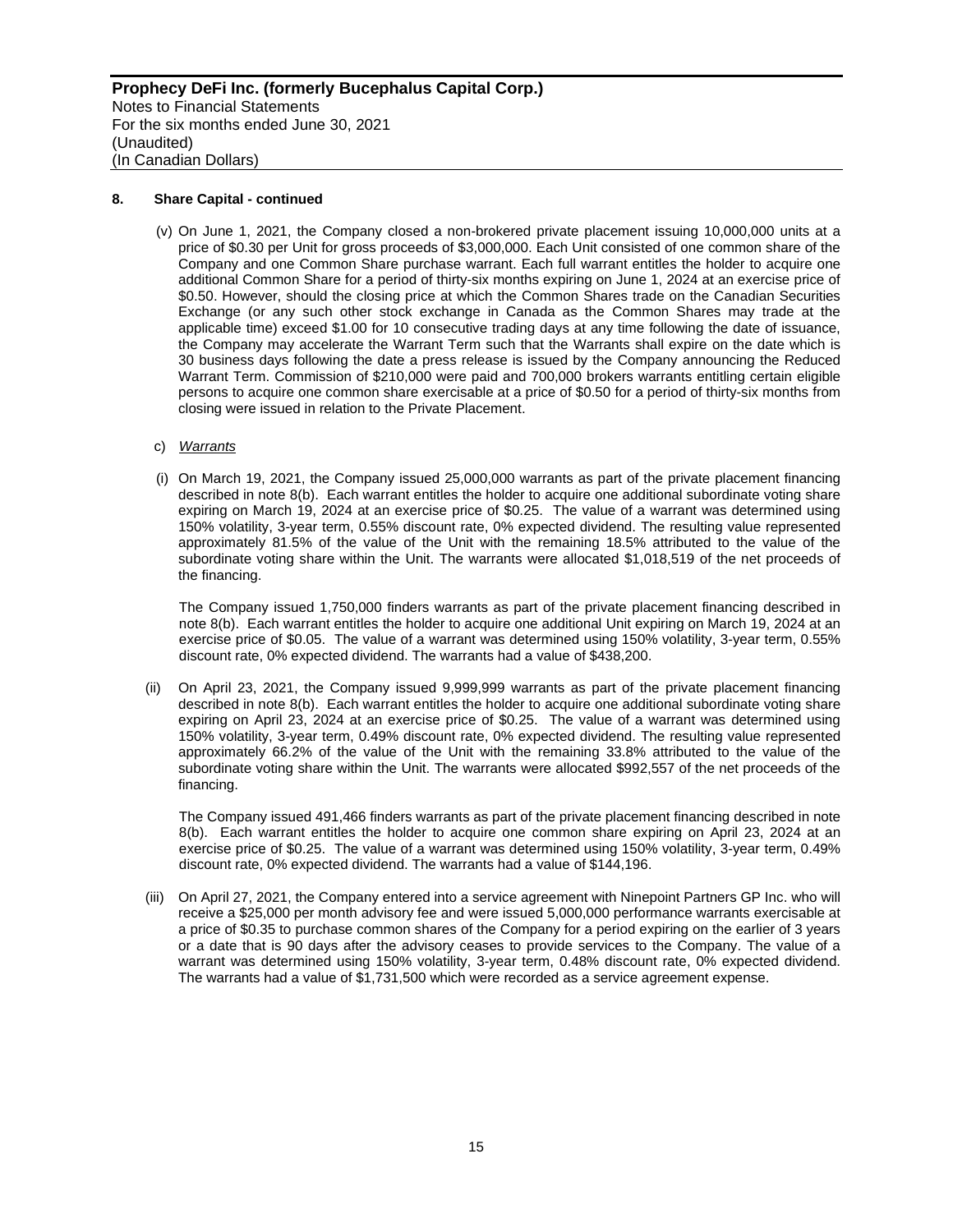#### **8. Share Capital - continued**

(iv) On June 1, 2021, the Company issued 10,000,000 warrants as part of the private placement financing described in note 8(b). Each warrant entitles the holder to acquire one additional subordinate voting share expiring on June 1, 2024 at an exercise price of \$0.50. The value of a warrant was determined using 150% volatility, 3-year term, 0.51% discount rate, 0% expected dividend. The resulting value represented approximately 60.4% of the value of the Unit with the remaining 39.6% attributed to the value of the subordinate voting share within the Unit. The warrants were allocated \$1,812,978 of the net proceeds of the financing.

The Company issued 700,000 brokers warrants as part of the private placement financing described in note 8(b). Each warrant entitles the holder to acquire one common share expiring on June 1, 2024 at an exercise price of \$0.50. The value of a warrant was determined using 150% volatility, 3-year term, 0.51% discount rate, 0% expected dividend. The warrants had a value of \$320,740.

#### d) *Stock Options*

The Company has a stock option plan (the "Plan") under which the Company may grant options to directors, officers, employees and consultants. The maximum number of common shares reserve for issue under the Plan at any point in time may not exceed 10% of the number of shares issued and outstanding. As at June 30, 2021, the Company had 4,606,424 (December 31, 2020 – 480,940) options available for issuance under the Plan.

The continuity of outstanding stock options for the six months ended June, 2021 is as follows:

|                               | Number of stock<br>options | Weighted<br>average<br>exercise price<br>per share \$ |
|-------------------------------|----------------------------|-------------------------------------------------------|
| Balance, December 31, 2020    | 1,900,000                  | 0.07                                                  |
| Exercised                     | (1,800,000)                | 0.07                                                  |
| Expired                       | (100,000)                  | 0.07                                                  |
| Granted                       | 4,425,000                  | 0.39                                                  |
| <b>Balance, June 30, 2021</b> | 4,425,000                  | 0.39                                                  |

The following table summarizes the assumptions used with the Black-Scholes valuation model for the determination of the share-based payments for the stock options issued during the six months ended June 30, 2021:

| <b>Grant Date</b>             | March 19, 2021 | April 28, 2021 | June 23, 2021 |
|-------------------------------|----------------|----------------|---------------|
| Number of options             | 1,400,000      | 2,150,000      | 875,000       |
| <b>Exercise Price</b>         | \$0.22         | \$0.42         | \$0.60        |
| Expected life in years        | 3              | 3              |               |
| Volatility                    | 150%           | 150%           | 150%          |
| Risk-free interest rate       | 0.55%          | 0.48%          | 0.61%         |
| Dividend yield                | $0.00\%$       | $0.00\%$       | $0.00\%$      |
| Vesting                       | Immediately    | Immediately    | Immediately   |
| Fair value of options granted | \$248,780      | \$729,065      | \$353,325     |

During the six months ended June 30, 2021, the Company recognized \$1,331,170 of stock based compensation related to stock options granted (June 30, 2020 - \$Nil).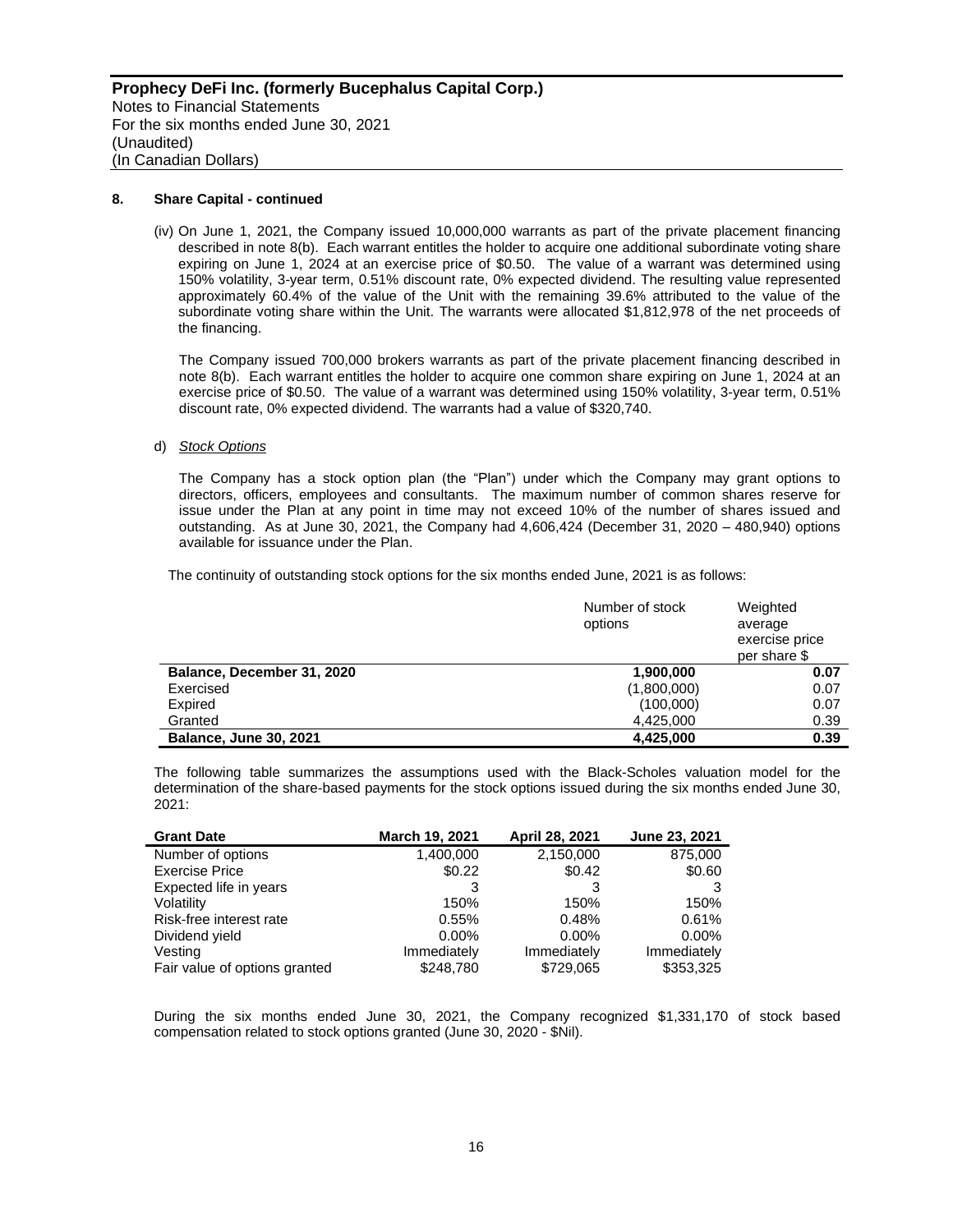#### **9. Income (loss) per Share**

Basic income (loss) per share has been calculated using the weighted average number of SVS, MVS and CS outstanding during the period. Diluted income (loss) per share has been calculated using the weighted average of SVS, MVS and CS outstanding if dilutive shares had been issued during the period. The calculation of diluted income (loss) per share assumes that outstanding stock options and warrants with an average exercise price below market price of the underlying shares are exercised.

#### **10. Risk Management**

The primary goals of the Company's risk management programs are to ensure that the outcomes of activities involving elements of risk are consistent with the Company's objectives and risk tolerance, and to maintain an appropriate risk/reward balance while protecting the Company's financial operations from events that have the potential to materially impair its financial strength. Balancing risk and reward is achieved through aligning risk tolerance with the Company's business strategy, diversifying risk, pricing appropriately for risk, mitigating risk through preventative controls and transferring risk to third parties.

#### Capital Management

The Company considers the items included in shareholders' equity as capital. The Company's capital management objectives are to maintain a strong and efficient capital structure to provide liquidity to support continued asset growth. A strong capital position also provides flexibility in considering accretive growth opportunities. It is the intention of the Company in the long term to pay out a portion of its future annual earnings to shareholders in the form of dividends. There has been no change in the capital management approach from the prior period.

#### Risk Management

The success of the Company is dependent upon its ability to assess and manage all forms of risk that affect its operations. The Company is exposed to many factors that could adversely affect its business, financial conditions or operating results. Developing policies and procedures to identify risk and the implementation of appropriate risk management policies and procedures is the responsibility of senior management and the Board of Directors. The Board directly, or through its committees, reviews and approves these policies and procedures, and monitors their compliance with them through ongoing reporting requirements. A description of the Company's most prominent risks follows.

#### Credit Risk

Concentration of credit risk may arise from exposures to a single debtor or to a group of debtors having similar characteristics such that their ability to meet their current obligations is expected to be affected similarly by changes in economic or other conditions. The Company is exposed to credit risk on its cash, accrued interest receivable, accounts receivable, and bridge loans. The Company's maximum exposure to credit risk is \$4,676,121 (December 31, 2020 - \$96,908).

#### Market Risk

The Company is exposed to certain market risk that the value of, or future cash flows from, the Company's financial assets will significantly fluctuate due to changes in market prices. The value of the financial assets can be affected by changes in interest rates, foreign exchange rates, and equity and commodity prices. The Company is required to mark to market its fair value through profit or loss investments at the end of each reporting period. This process could result in significant write-downs of the Company's portfolio investment over one or more reporting periods, particularly during periods of overall market instability, which would have a significant unfavorable effect on the Company's financial position.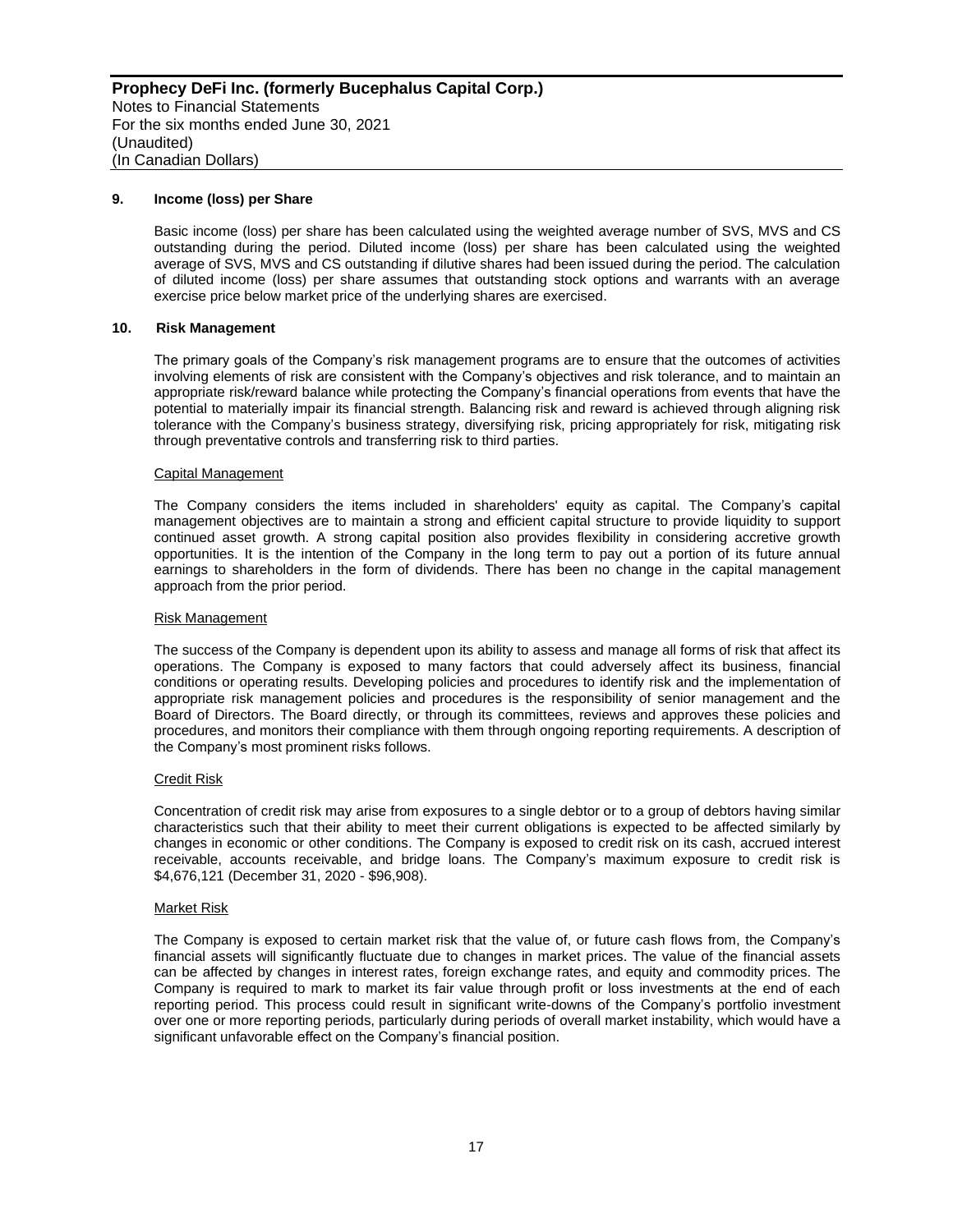#### **10. Risk Management - continued**

#### **Liquidity Risk**

Liquidity risk is the risk that the Company will not have sufficient cash to meet its obligations as they become due. As at June 30, 2021, the Company has cash of \$4,513,575 (December 31, 2020 - \$18,424) to meet current financial liabilities of \$49,470 (December 31, 2020 - \$530,364).

#### Currency Risk

The Company is exposed to certain currency risks that the value of certain financial instruments will fluctuate due to changes in foreign exchange rates. At June 30, 2021, one (December 31, 2020 – one) of the Company's bridge loans receivable is denominated in US dollars. A 10% fluctuation in the US dollar foreign exchange closing rate would have resulted in a fluctuation of approximately \$1,300 (December 31, 2020 - \$1,300) in net loss. The Company does not hedge against this foreign currency risk.

#### **11. Transactions with related parties**

- a) The bridge loan described in note 5(c) was made to a company that has a common director with the Company.
- b) Compensation of key management personnel

The remuneration expense of directors and other members of key management personnel during the six months ended June 30, 2021 and 2020 as follows:

|                                             | 2021               | 2020        |
|---------------------------------------------|--------------------|-------------|
| Consulting fees<br>Stock based compensation | 239.320<br>967,355 | 52,000<br>- |
|                                             | 1,206,675          | 52,000      |

c) As at June 30, 2021, included in accounts payable is \$Nil (December 31, 2020 - \$202,382) due to officers of the Company.

#### **12. Commitments and Contingencies**

#### Lease Liability

The Company leases an office premise at 87 Scollard Street, Suite 100, Toronto, Ontario M5R 1G4. The lease expires in 2026, with a five-year option to extend.

The lease liability is measured at the present value of the lease payments that are not paid at the balance sheet date. Lease payments are apportioned between interest expense and a reduction of the lease liability using the Company's incremental borrowing rate to achieve a constant rate of interest on the remaining balances of the liability.

For the six months ended June 30, 2021, the Company recognized \$Nil in interest expense related to its lease liability.

#### Management Contingency

The Company is party to certain management contracts. These contracts require that additional payments of up to approximately \$1,080,000 be made upon the occurrence of certain events such as a change of control. As a triggering event has not taken place, the contingent payments have not been reflected in these financial statements.